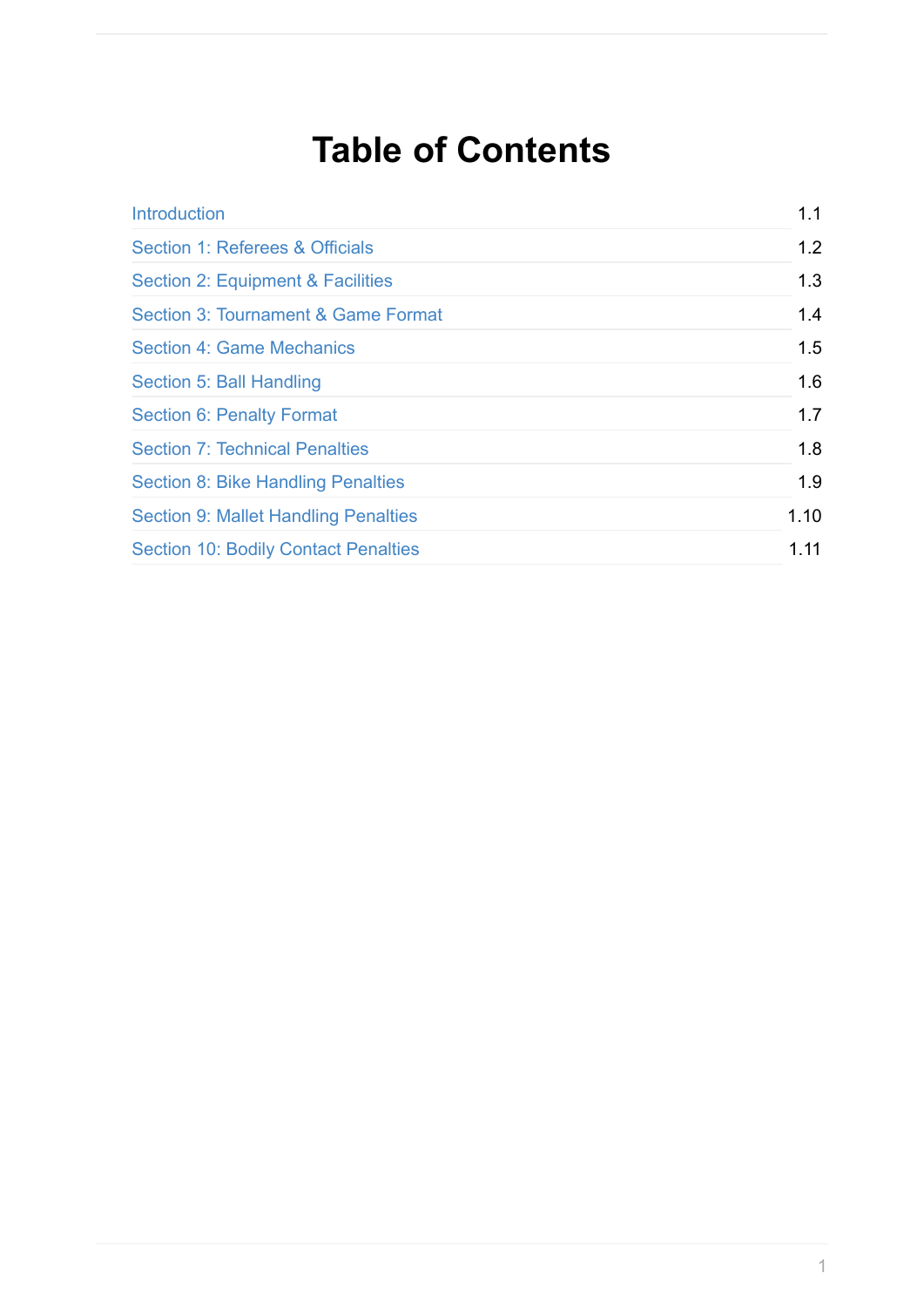<span id="page-1-0"></span>

## **NORTH AMERICAN HARDCOURT BIKE POLO ASSOCIATION**

# **RULESET 2017**

This document outlines the rules, formats and regulations that the NAHBPA will be utilizing for the 2017 season of tournaments. It can be used as a guide for tournament and club organizers worldwide, however we still encourage innovation, creativity and feedback from the bike polo community.

| <b>Table Of Contents</b> |                                   |
|--------------------------|-----------------------------------|
| Section 1                | Referees & Officials              |
| <b>Section 2</b>         | <b>Equipment &amp; Facilities</b> |
| Section 3                | <b>Tournament Format</b>          |
| Section 4                | <b>Game Mechanics</b>             |
| <b>Section 5</b>         | <b>Ball Handling</b>              |
| Section 6                | <b>Penalty Format</b>             |
| <b>Section 7</b>         | <b>Technical Penalties</b>        |
| <b>Section 8</b>         | <b>Bike Handling Penalties</b>    |
| <b>Section 9</b>         | <b>Mallet Handling Penalties</b>  |
| Section 10               | <b>Bodily Contact Penalties</b>   |

**D[ownload](#page-34-0) a .pdf, .epub, or .mobi file fro[m](#page-34-0)**:

https://www.gitbook.com/book/nahbpa/nah-ruleset-2017/details

**Contribute content, suggestions, and fixes via git**: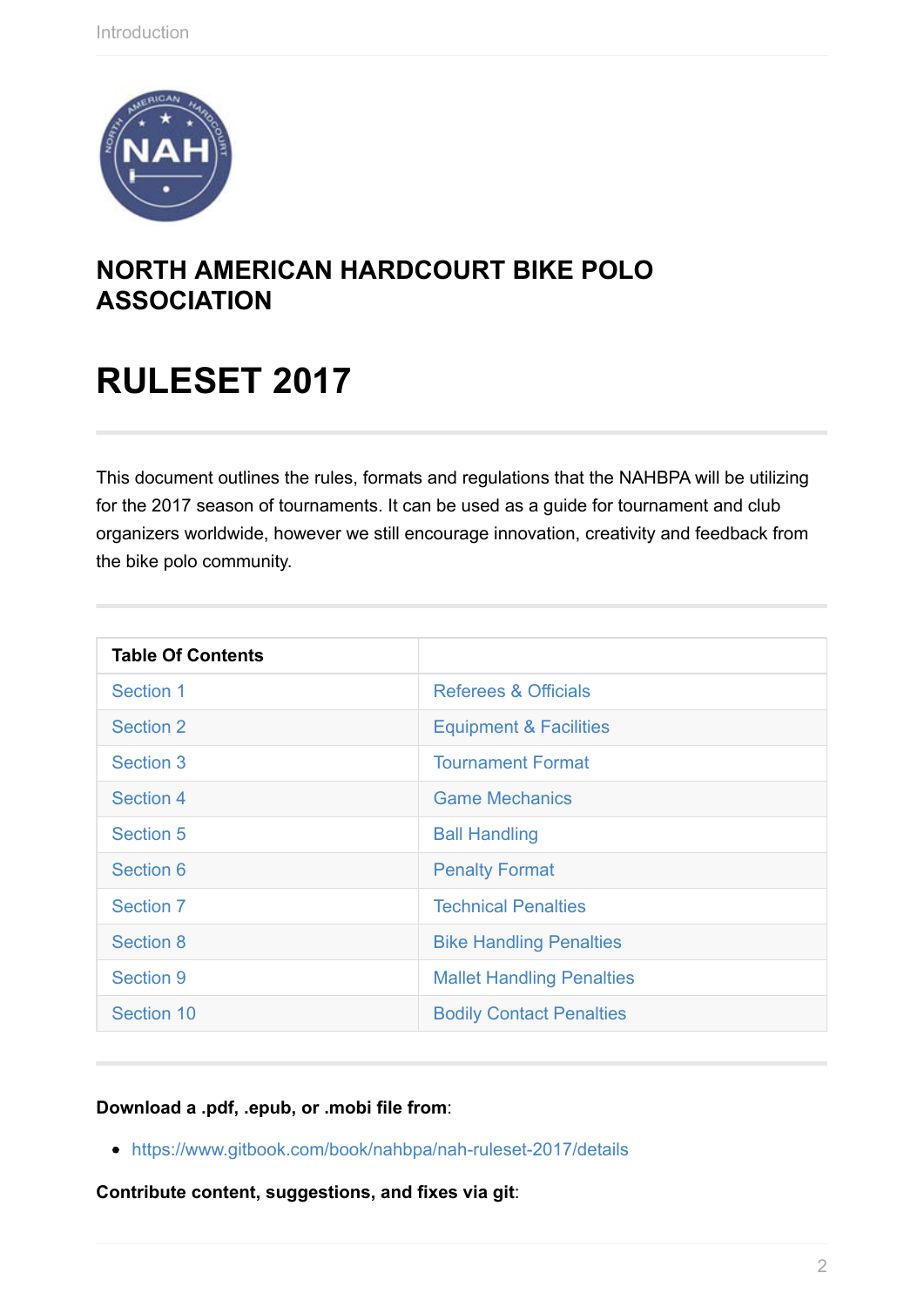https://www.gitbook.com/book/nahbpa/nah-ruleset-2017/changes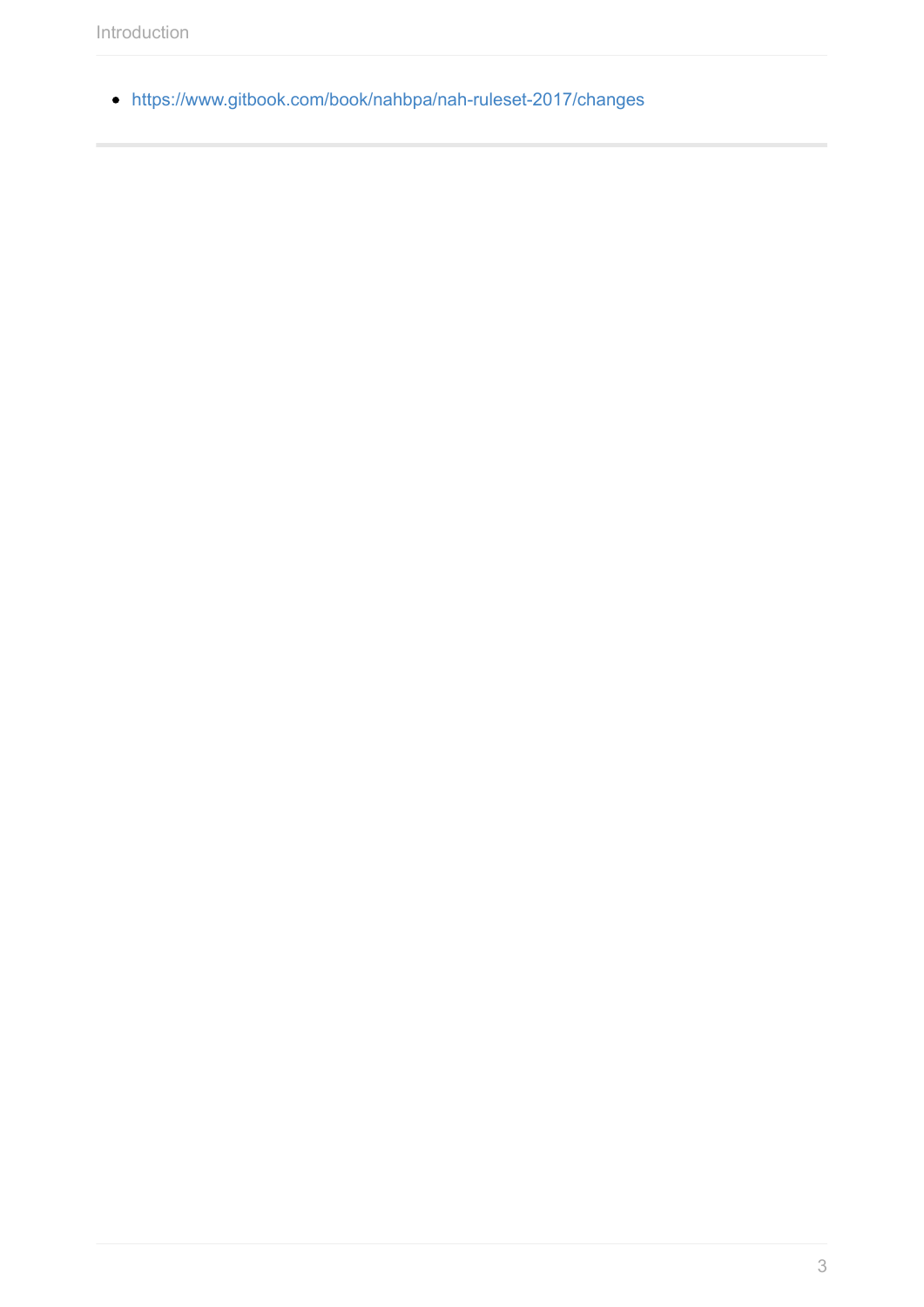## <span id="page-3-0"></span>**SECTION 1: REFEREES & OFFICIALS**

## **§1.1 – Referee**

- §1.1.1 The head Referee maintains full control of the game for the duration, including stoppages. Any decision the head Referee makes shall be final. There may be one or two Referees.
	- o If there is only one Referee they are positioned on the side of the court at the halfcourt line.
	- o If there are two Referees:
		- **They may be positioned on the same side of the court next to one another in** order to communicate who is watching on-ball play and off-ball play.
		- They may be positioned on opposite sides of the court and offset from halfcourt towards the goals in opposite directions. They observe on-ball play in the half of the court in which they reside.
		- One Referee is designated as the head Referee to rule on final decisions. This occurs prior to the start of the game and is communicated to each team.
- §1.1.2 The Referee determines, prior to each game, if each player's equipment is legal according to §2.
	- §1.1.2.1 The Referee has the discretion to signal a stoppage of play if at any point during play they deem a player's equipment to be unsafe and restarts play only when the issue is resolved. No time-outs are charged to either team.
- §1.1.3 The Referee is equipped with a whistle and a stopwatch to indicate immediate stoppage of play, the start/restart of play and to maintain the game clock if there is no Official.
- §1.1.4 The Referee signals the start of the game according to §4.1.
- §1.1.5 The Referee signals all stoppages and starts of play according to §§4.1 and 4.2.
- §1.1.6 The Referee signals all dabs according to §8.1.
- §1.1.7 The Referee signals all penalties according to §6, 7, 8, 9, 10 and enforces them accordingly.
- §1.1.8 The Referee signals the end of the game with two long whistles.
- §1.1.9 Hand Signals
	- §1.1.9.1 Start of Play The Referee requests and receives verbal confirmation that teams are ready, raises an arm in the air and blows the whistle, dropping the arm simultaneously.
	- §1.1.9.2 Restart of Play The Referee requests and receives verbal confirmation that teams are ready, extends and arm outward with palm facing up to indicate play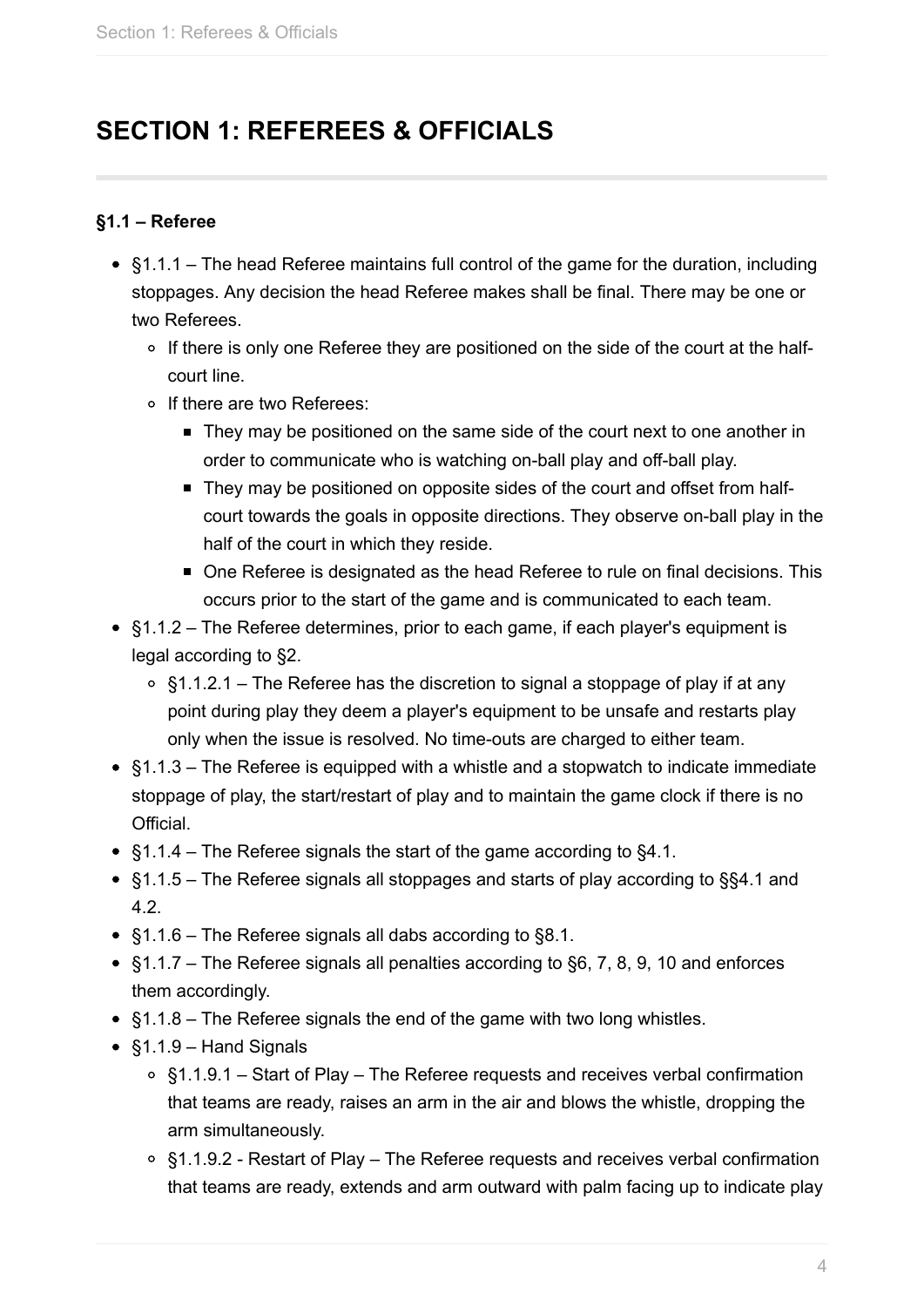can begin.

- $\circ$  \$1.1.9.3 Penalty If the team with possession of the ball commits a penalty, it is signaled by an immediate long blow of the whistle.
- $\circ$  §1.1.9.4 Delayed Penalty If the team that does not have possession of the ball commits a penalty, an advantage is signaled by raising an arm straight into the air and shouting: "Advantage, (Team with possession)".
	- §1.1.9.4.1 The Referee can choose to signal a delayed penalty with a noisemaking device – such as a cowbell – that is discernible from a whistle. The Referee must communicate this choice to both teams prior to the start of the game.
- $\circ$  §1.1.9.5 Possession after a stoppage Possession is signaled with an arm straight out in the direction of the team who restarts with the ball per §4.2.

## **§1.2 – Score & Timekeeping Official**

- §1.2.1 The Official is positioned at half court on the sidelines, near the Referee, and is equipped with a stopwatch and pen and paper if game logs are required by the tournament organizer.
- §1.2.2 The Official shouts out game–times at 2 or 3 minute intervals and after goals.
- §1.2.3 The Official shouts out a two minute warning, followed by ninety seconds, sixty seconds, thirty seconds, and a countdown from ten seconds to one.
- §1.2.4 The Official maintains the game log on paper with time and scorer of all goals, penalties, and unofficially via any displayed scoreboard.
- §1.2.5 If there is a timer and scoreboard visible to players, the Official is responsible for starting, stopping the time and adding goals to it; however the official game clock and score are on the stopwatch and game log in possession of the Official or Referee.
- §1.2.6 While a penalized player is serving a minor or major penalty off the court, the Official counts down the time remaining from 10 seconds until they can reenter active play.

## **§1.3 – Goal Judges**

- §1.3.1 There are 2 Goal Judges each game, one positioned behind each goal.
	- $\circ$  §1.3.1.1 If this position is not available, an alternative can be approved by the Referee.
- §1.3.2 The Goal Judges are visually distinguishable from spectators.
- §1.3.3 A Goal Judge returns the goal to its starting position if it is moved during play.  $\circ$  §1.3.3.1 – If the court does not allow access for the Goal Judge, the Referee must delegate this responsibility to another volunteer. If no access to the court is available, players are instructed that they are responsible for returning the goal to the correct position.
- §1.3.4 A Goal Judge must be prepared to provide perspective to the Referee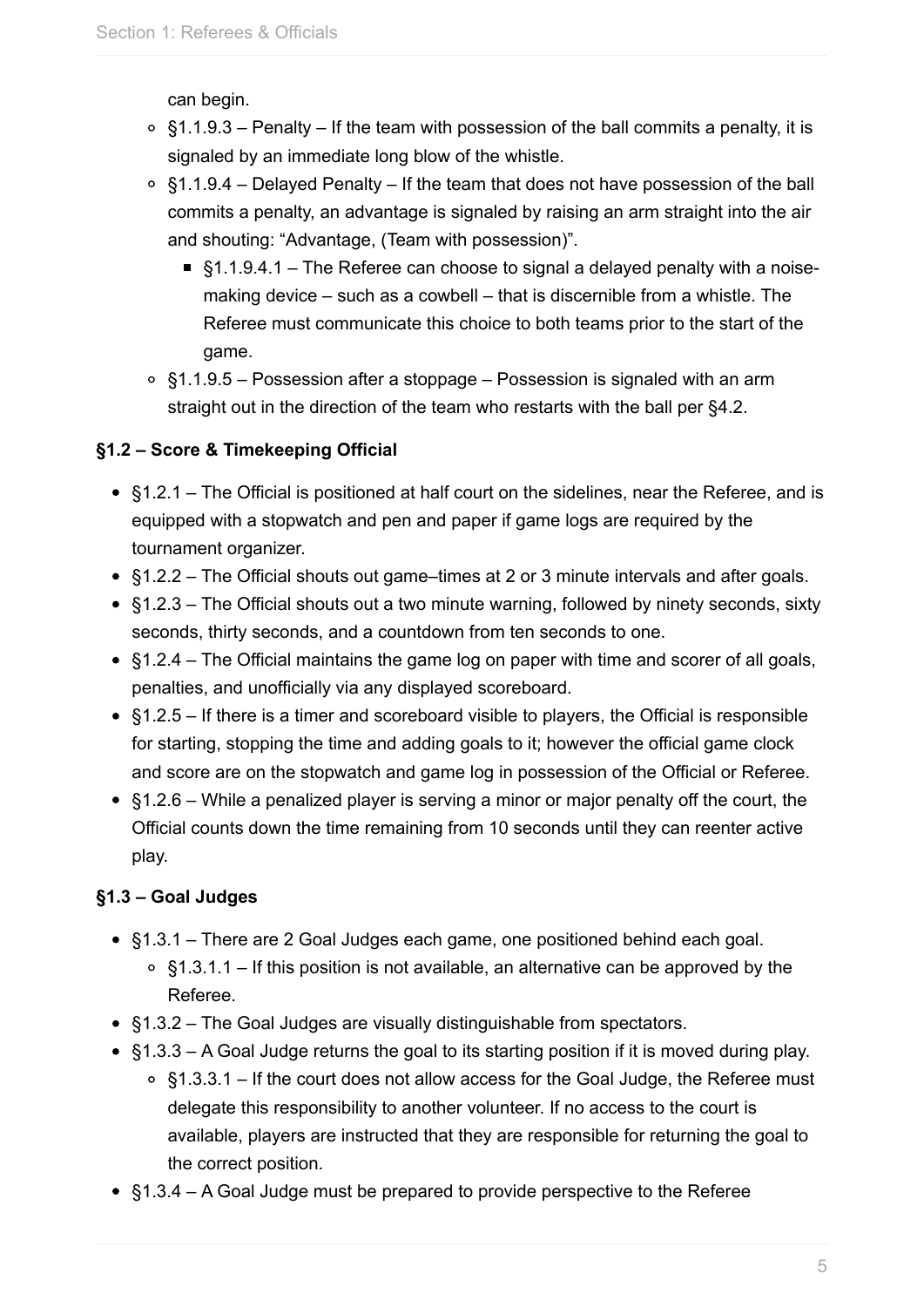regarding any potential scores or penalties near the crease and goal. This interaction is strictly consultative and the final call must be made by the Referee.

§1.3.5 – A Goal Judge should signal what they perceive to be a penalty in or near the crease by waving an arm or a flag, however the final decision must be made by the Referee.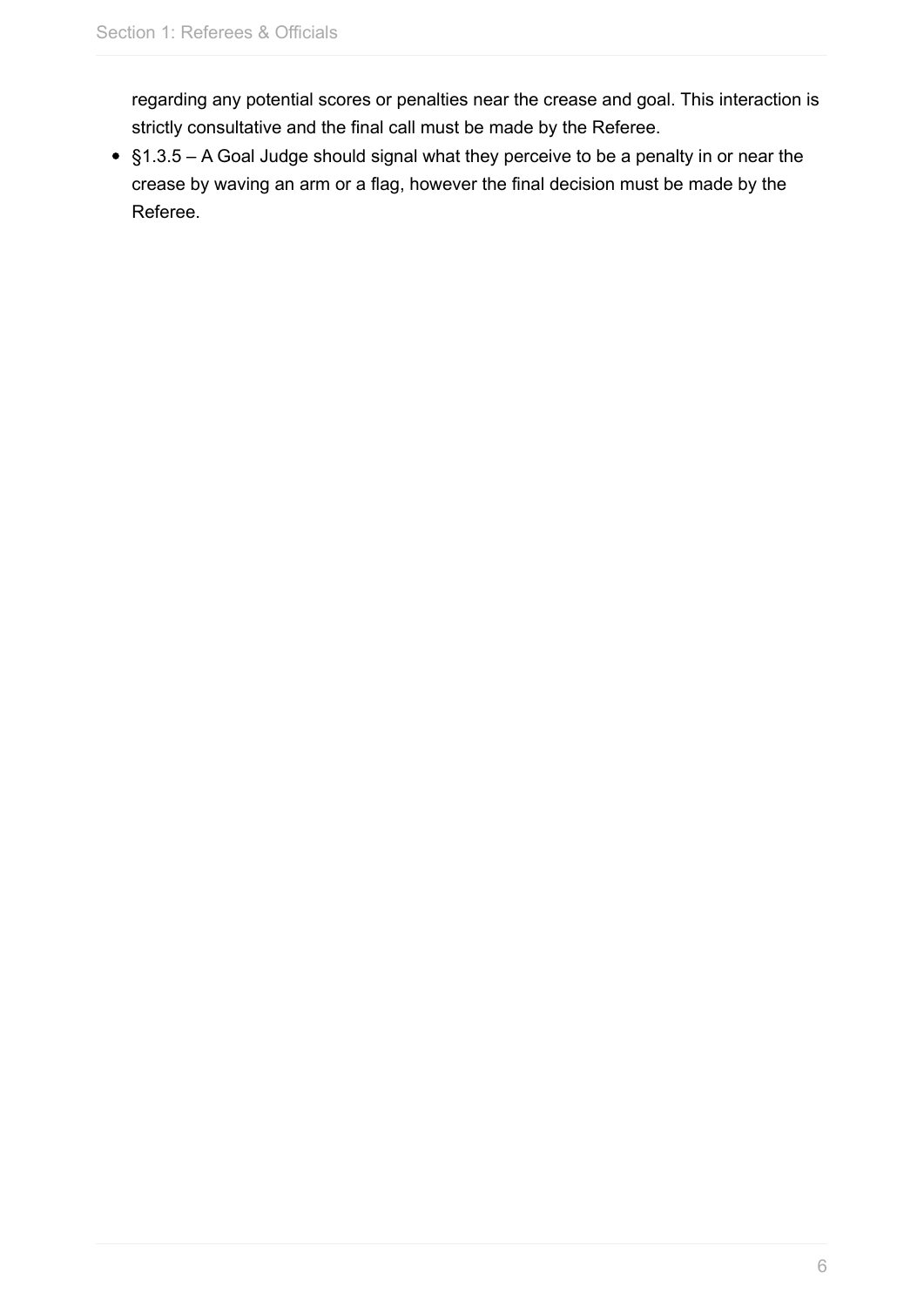## <span id="page-6-0"></span>**SECTION 2: EQUIPMENT & FACILITIES**

### **§2.1 – Players**

- §2.1.1 There are three players to a team in the traditional 3v3 format and five dressed players to a team in the 5v5 squad bench-style format.
	- $\circ$  §2.1.1.1 While on the court, all players must wear a helmet approved for sports use.
	- §2.1.1.2 Teams must wear matching colored uniforms, in contrast with the other team. A team can request a jersey change, but they are obligated to change before their opponents do.
	- §2.1.1.3 In the squad format a team may utilize a roster of 6 players for the duration of a tournament. Prior to the start of each game the team must declare which 5 players are playing, and the 6th player is forbidden from entering the court during that game.
	- §2.1.1.4 A player may not interact with any Referee or Official, excluding the following signals:
		- Any player may indicate that a team is ready to restart play during stoppages and this indication is final.
		- Any player may ask the Referee to announce the remaining game time or specify the name and severity of a penalty call during a stoppage, but cannot interact with the officials in any other way.
		- Any player may signal a timeout per §4.7.
		- If the Referee requests a conversation with the player.
- $\S 2.1.2 A$  team may appeal to the tournament organizers for substitution of a player in the case of injury or other outstanding circumstances during the course of a game and between games.
	- §2.1.2.1 If a player is ejected from the tournament their team can only appeal for substitution after the game in which they were ejected.
	- $\circ$  §2.1.2.2 In the squad format, you cannot appeal for a substitution during a game.
	- §2.1.2.3 In the squad format, if you declared a roster of 6 players those players must act as your substitute until you have less than 5 uninjured players available to play.
	- $\circ$  §2.1.2.3 The substituted player forfeits eligibility to play for any other team for the duration of the tournament.
	- §2.1.2.4 The only eligible players for substitution are players who are not entered into the tournament, or players who have already been eliminated from the tournament prior to the current stage or elimination round of games.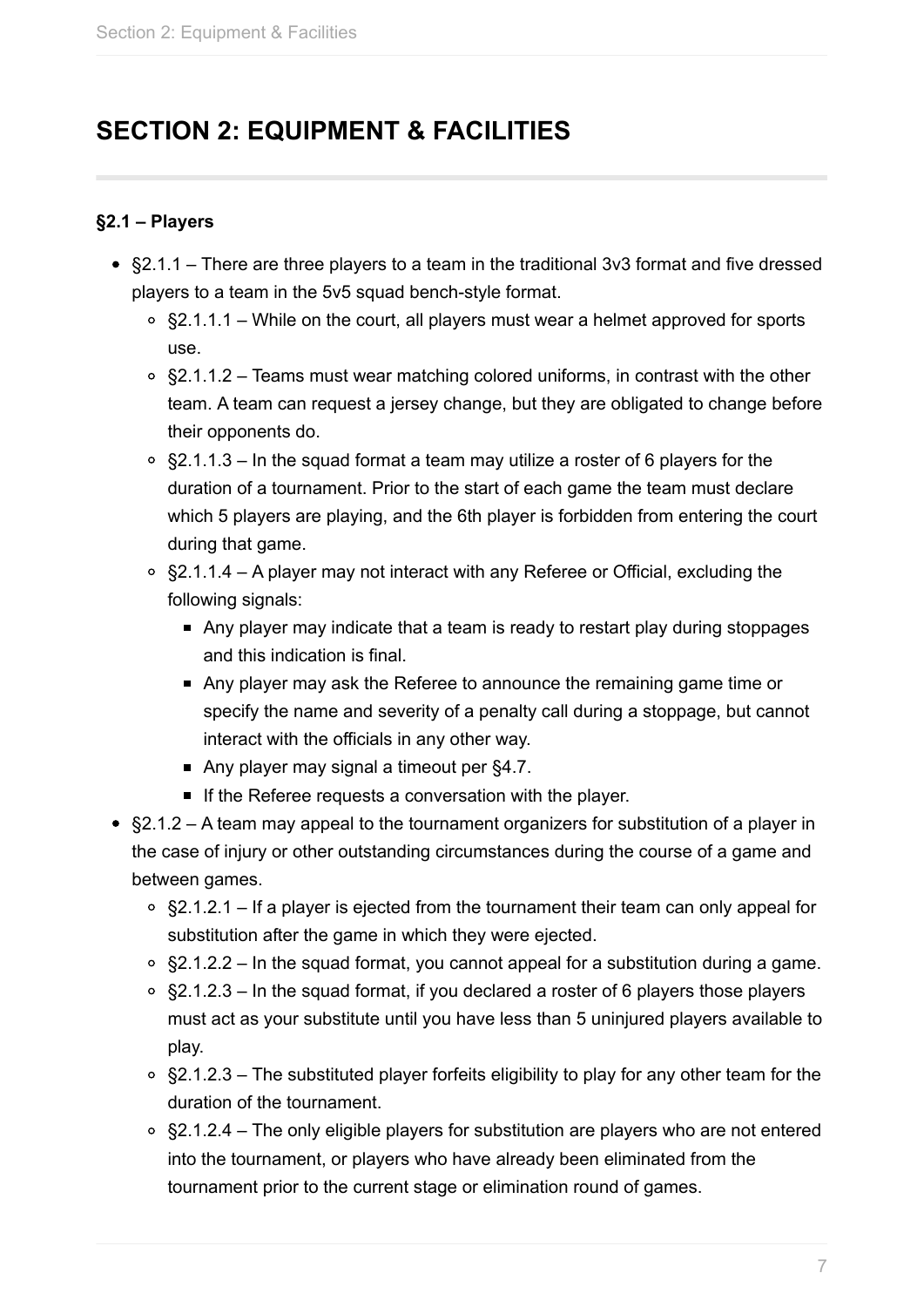- $\degree$  §2.1.2.5 A substituted player can only be replaced on the team by the original player or by subsequent injury.
	- §2.1.2.5.1 Should an original player rejoin a team after a substitution, the team forfeits the opportunity for secondary substitution for that player. Additional injury, or inability of the player to continue, results in the team continuing without that player for the remainder of the tournament.
- §2.1.2.4 A team is given a reasonable amount of time not exceeding 5 minutes to find a substitution and have that player approved by tournament organizer and head Referee. This is consistent with §4.6 timeout procedure if used during a game.
- §2.1.3 A team must designate a Captain and inform the Referee prior to each game. The Captain may interact respectfully with the Referee during stoppages regarding, substitutions, penalty disputes, equipment and other reasonable concerns, by entering the court and approaching the Referee. The Captain is not allowed to interact with the Referee during play or from outside of the court.

## **§2.2 – Courts**

- §2.2.1 **–** Courts are no larger than 155' x 80' (47.25 m x 25 m) and no smaller than 120' x 60' (37 m x 18 m).
- §2.2.2 Courts are constructed of a solid material with perimeter boards extending to a minimum height of 40". If the tournament utilizes boards shorter than 40", the tournament organizer may implement additional rules regarding physical contact and out-of-play balls.
- §2.2.3 Courts must have two doors located symmetric to the half–court line, for access to an area that players use to serve Minor/Major penalties, and to make player changes during squad/bench game.
	- §2.2.3.1 A line is marked 10 feet (10' or 3m) from the center of each door in an arc and is referred to as the player transition area.
- §2.2.4 A line marking half court extends across the entire width of the court with the center point of the court marked for placing the ball for jousts. Half court is also signified by markings on the vertical boards on either side of the court to indicate where dabbed players tap-in.
- §2.2.5 There is a crease measuring 9 feet (9' or 2.7432m) in a semicircle from the center of the goal and goal line, cropped to 3 feet (3' or 91.5cm) from the outside of each goalpost. Refer to the diagram at the end of §2. The goal line extends all the way across the width of the court.

## **§2.3 – Goals**

- §2.3.1 Goals have nets.
- §2.3.2 Goals have a firm top crossbar.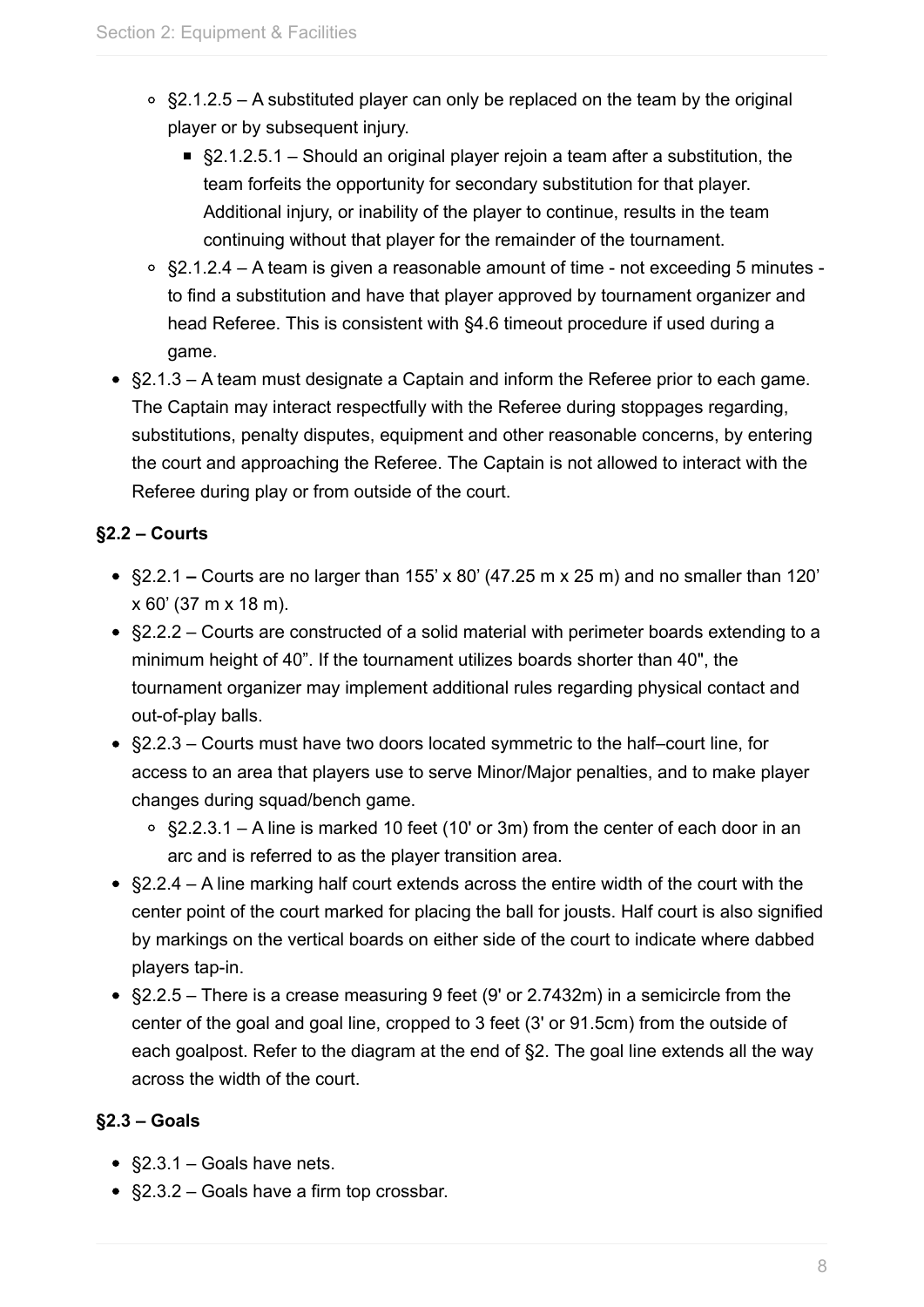- §2.3.3 The goalmouth is 6' (183cm) wide measured from the interior of the goalposts, by 3' (91.5 cm) tall measured from interior of cross bar to the ground, by 2.5' (76.2 cm) deep measured from goal line to interior of the rear base bar.
- $\S 2.3.4$  The goal line defines the position of the goal. The goal line is 10' (3.05m) to 15' (4.57m) away and parallel to the rear perimeter boards of the court.
- §2.3.5 Goals are placed with the front of both goal posts level with the front of the goal line and centered in regards to the width of the court.
- §2.3.6 Three lines marked onto the court define the position of the goal:
	- §2.3.6.1 The goal line connects the vertical goalposts and defines the threshold the ball must cross in order for a goal to be awarded.
	- $\circ$  §2.3.6.2 Two additional lines extending from each goalpost and running perpendicular to the goal line toward the back boards for at least 6 inches but no more than 2.5 feet.

## **§2.4 – Bicycles**

- §2.4.1 The bicycle has at least one hand-controlled braking mechanism.
- §2.4.2 The handlebars are plugged or capped, and can extend no more than 13 inches (13" or 330mm) from the center of the stem.
- §2.4.3 There are no racks, fenders, bottle cages, saddlebags or other additions to the bicycle that may aid in blocking passage of the ball.
	- $\circ$  §2.4.3.1 Wheel covers, which only cover the spokes of the wheel and disc rotor guards, are an exception to §2.4.3 and are permitted.
- §2.4.4 There are no sharp edges, points, loose screws, or otherwise unsafe components.
	- Potentially dangerous components include but are not limited to:
		- Exposed freewheels and cogs.
		- **Exposed chain rings.**
		- Disc rotors and protruding axles.
	- §2.4.4.1 If the part of the bike deemed unsafe can be reliably covered and secured, and approved by the Referee, it is an exception to §2.4.4 and is permitted.

## **§2.5 – Mallets**

- $\S2.5.1 Sh$ aft
	- §2.5.1.1 The shaft is made of metal or carbon fiber.
	- $\degree$  §2.5.1.2 The gripped end of the shaft is plugged or sealed.
	- $\circ$  §2.5.1.3 The shaft does not protrude through the bottom of the mallet head.
- §2.5.2 Mallet head
	- §2.5.2.1 The mallet head is made of plastic.
	- $\circ$  §2.5.2.2 The mallet head is securely fastened to the shaft.
	- §2.5.2.3 The mallet head is a maximum of 6.5" (165mm) in length.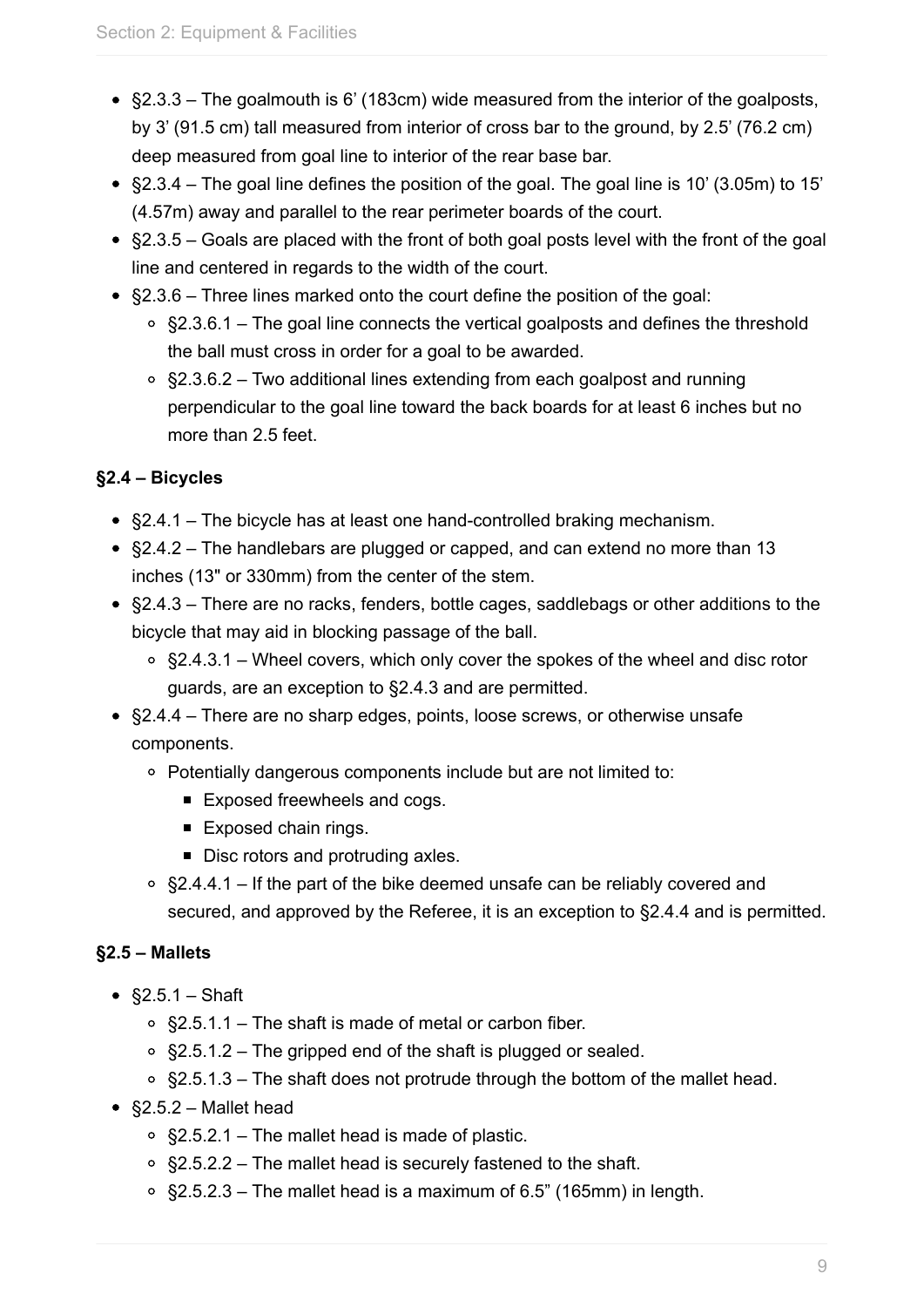- §2.5.2.4 The inner diameter of any hole on the mallet head may not exceed 2.3" (58.5mm). The maximum outside diameter of the mallet head may not exceed 2.559" (65mm).
- §2.5.3 Dangerous mallets
	- §2.5.3.1 The Referee disallows the use of mallets that they deem dangerous. Examples of dangerous mallets may include: Mallets that splinter, shatter, or break easily, mallets with sharp protrusions, etc.

## **§2.6 – Ball**

- $§2.6.1 Ball$ 
	- §2.6.1.1 The ball measures 2.64" (67mm) in diameter, weighs 70 grams or less, is hollow and made from a high density material suitable for the climate.

#### **§2.7 – Crease Diagram**

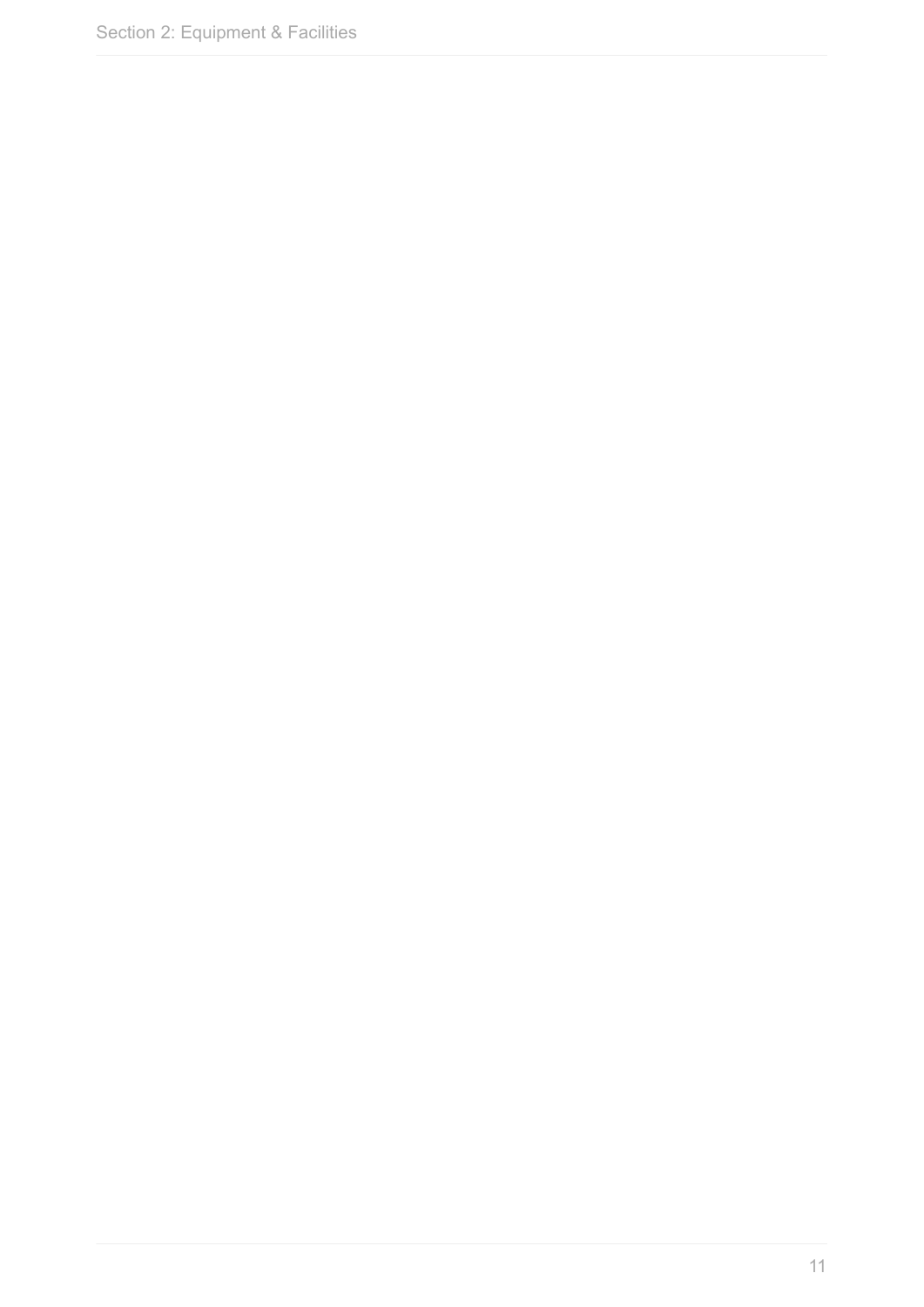#### <span id="page-11-0"></span>**SECTION 3: TOURNAMENT & GAME FORMAT**

#### **§3.1 – Format**

- §3.1.1 All tournaments must have a Swiss Rounds stage (*§3.2*) or a Round Robin stage (*§3.3*) and Elimination stage (*§3.4-§3.6*).
	- §3.1.1.1 Depending on the number of teams and courts, the Swiss Rounds take one or two days to complete.
	- $\circ$  \$3.1.1.2 Depending on the number of teams and courts, the Round Robin take one or two days to complete.
- §3.1.2 All tournaments that use a Swiss Rounds stage must have an Elimination stage.
	- §3.1.2.1 This takes no more than one day to complete.
	- §3.1.2.2 Teams play a knockout format.
	- §3.1.2.3 This must either be Double Elimination, Single Elimination, or Set Format.
- §3.1.3 The teams are selected based on the rankings of the Swiss Rounds.
	- $\circ$  §3.1.3.1 If one Swiss group was used, the teams from that group is seeded in order.
	- §3.1.3.2 If two Swiss groups are used, the teams are seeded from each group in turn, with first seed being the team with the best overall results.
- §3.1.4 If the tournament consists of 16 or fewer teams then Round Robin should be used. Otherwise Swiss and Elimination should be used.

#### **§3.2 – Swiss Rounds**

- §3.2.1 All teams play in Swiss rounds.
- §3.2.2 Teams play in one, two or three groups.
- §3.2.3 A split should happen if there are more than 8 teams per court (there should be a maximum of 4 games per court, per round, per group). The teams should be seeded equally between the groups.
- §3.2.4 When played over two or three full days, the first phase can feature equally seeded groups, whereas the second phase should feature two or more groups, divided on merit as per the first days results.
	- §3.2.4.1 The top group should be roughly ⅔ of the size of the final day elimination.
- §3.2.5 The number of teams in each group should be divisible by the maximum number of teams able to play at the same time (e.g. on 3 courts, 6 teams can play at the same time, so ideal group sizes are 18 and 24).
- §3.2.6 The number of rounds should be a minimum of the binary logarithm of the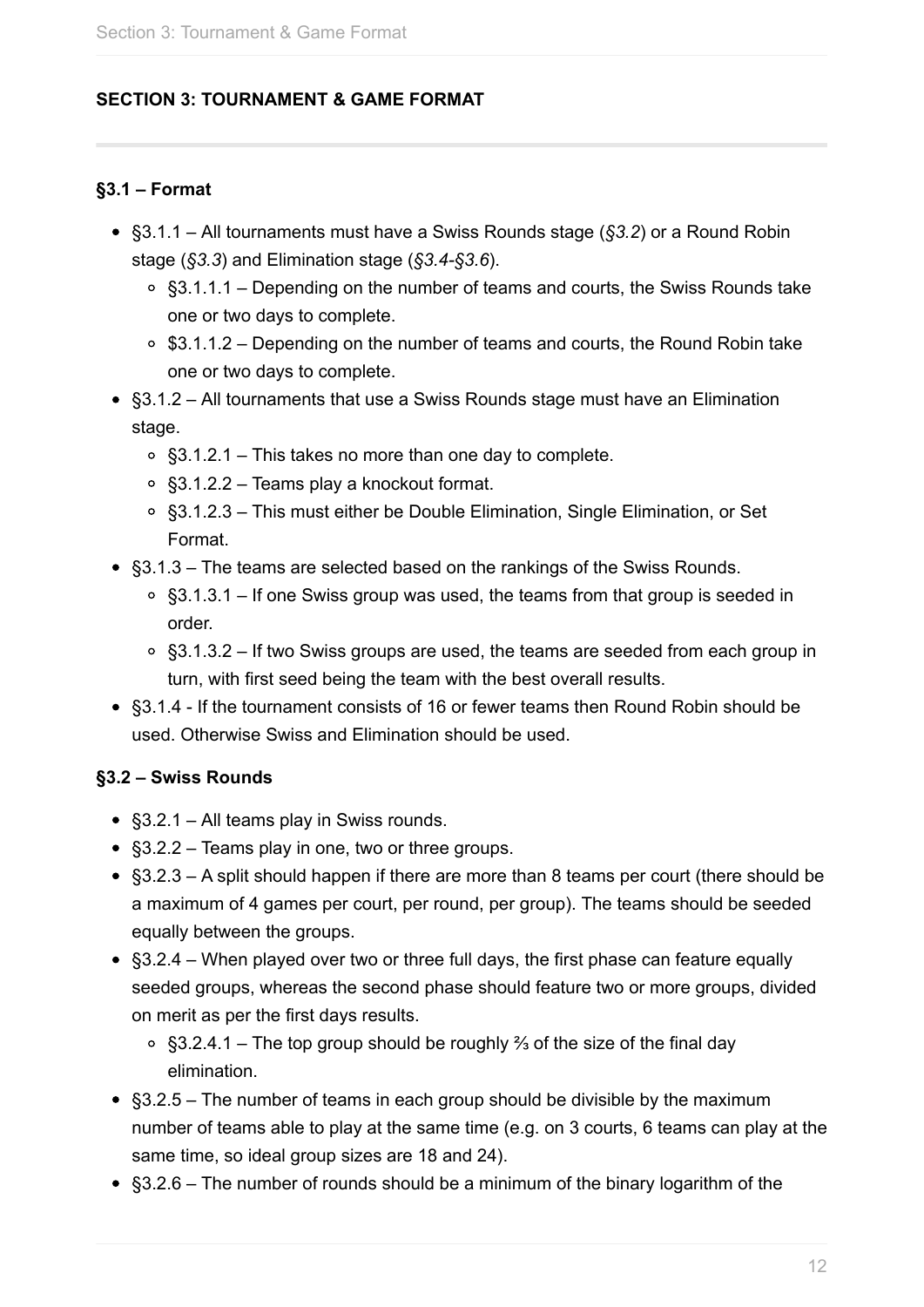number of teams in a group, rounded up, with the option of one extra round if the time allows it (for example 9-16 teams should be four or five rounds, 17 - 32 teams should be five or six rounds).

• §3.2.7 – Swiss Rounds games can end in a tie, and do not feature overtime.

## **§3.3 – Round Robin**

- §3.3.1 All teams play in Round Robin, in even groups of 4 or more.
- §3.3.2 Every team plays each other team in their group.
	- §3.3.2.1 With less than 8 teams on 1 court, or 11 teams on 2 courts, Double Round Robin should be played, where every team plays each other twice.
- §3.3.3 Round Robin games can end in a tie, and do not feature overtime.
- §3.3.4 A win isa worth 2 points, and a tie 1 point.
- §3.3.5 At the end rankings are decided by (1) points or total wins, then (2) goal difference, then (3) goals scored, then (3) the head-to-head records between teams in the same position. If all of those are equal, and teams must be separated, then a playoff between those teams is played.

## **§3.4 – Double Elimination**

- §3.4.1 Teams are out of the elimination when they lose twice.
- §3.4.2 The Winners Bracket Final, Tournament Final Play-in, and Final(s) are played on one court, with 10 minute breaks between each game.
- §3.4.3 The Winners Semi-finals, Losers Bracket Semi-finals, and Losers Bracket Final area played on two courts (where possible), with 10 minute breaks after the Winners Semi-finals & Losers Bracket Semi-finals, or on one court, with a 10 minute break after the Losers Bracket Semi Finals.
- §3.4.4 The Winners Bracket Quarter-finals, Losers Bracket Quarter-finals, and Losers Bracket Semi-final Play-in, are played on 2 courts (where possible), with a 10 minute break after the Losers Bracket Quarter Finals, or on one court, with no breaks.
- §3.4.5 All other games are played on as many courts as possible, as long as teams do not need to have consecutive games, or have at least 10 minute breaks between games.

## **§3.5 – Single Elimination**

- §3.5.1 Teams are out of the elimination after their first loss.
- §3.5.2 The Final and 3rd-place game are played on one court.
- §3.5.3 The Semi-finals are played on two courts (where possible), followed by a 10 minute break.
- §3.5.4 The Quarter-finals are played on four courts (where possible), followed by a 10 minute break, or on two courts (where possible), followed by a 10 minute break, or on one court, with no break.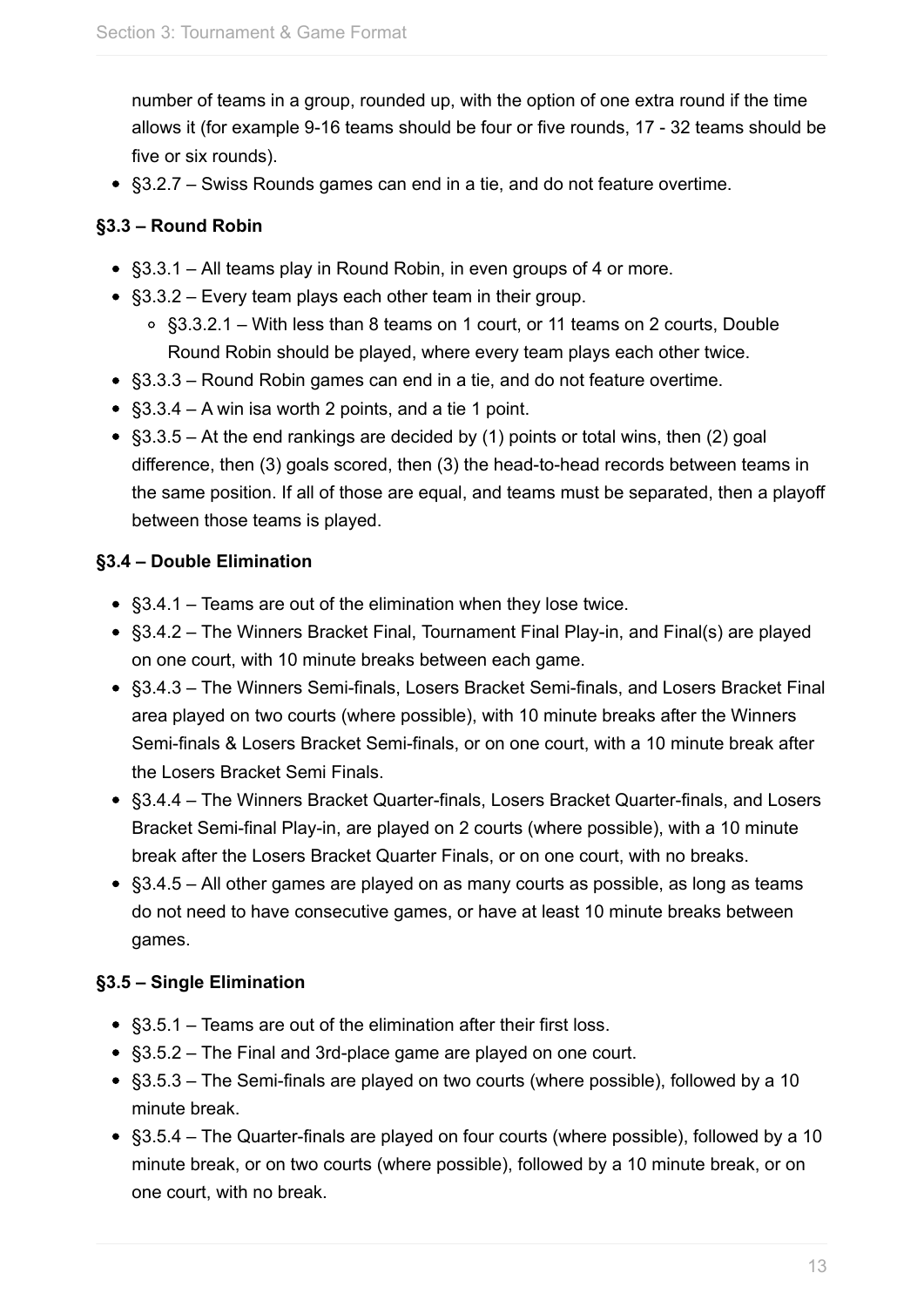§3.5.5 – All other games are played on as many courts as possible, as long as teams do not need to have consecutive games, or have at least 10 minute breaks between games.

#### **§3.6 – Set Series Elimination Format**

- §3.6.1 A "set" series consists of 3 or 5 games, with the winner being the team who wins the majority of games.
- §3.6.2 If a majority of wins has been reached, before all games have been played, the set is over.
- §3.6.3 Each game must to be played to time, with overtime rules as per the other elimination stages.
- §3.6.4 Teams are out of the elimination after they their first lost set.
- §3.6.5 The Semi-finals, 3rd-place and Final sets are played as best of 5 games, all other sets are played as best of 3 games.
- §3.6.6 Game times remain consistent throughout the tournament, rather than increasing towards the end of the elimination bracket.
- §3.6.7 Each set has a 3 minute break between games.

## **§3.7 – NAH Regional Qualifier Playoffs.**

- §3.7.2 Where a regional qualifier produces more than 4 qualifying teams, it may be required to play playoffs between teams in the same finishing position, where not all those teams can qualify.
- §3.7.3 For 5th place, the two teams finishing in 5th have to playoff.
- §3.7.4 For 7th place, the two teams finishing in 7th have to playoff.
- §3.7.5 For 9th, 10th & 11th place, the four teams finishing in 9th have to playoff. The two winning teams then playoff for 9th place and the two losing teams playoff for 11th place.
- §3.7.6 Games are played in the first available break in the schedule, for example, between the Winners Bracket Final, and Tournament Final Play-in, or between the Tournament Final Play-in, and the Final, or on a spare court, once it is not required for the main tournament.

## **§3.8 – Game Timing**

- §3.8.1 Traditional Format (3v3)
	- §3.8.1.1 Swiss Rounds / Round Robin All games are 12 minutes long.
	- §3.8.1.2 Double Elimination
		- §3.8.1.2.1 The Final, Winners/Losers Bracket Final & Tournament Final Playin, Winners/Losers Bracket Semi-finals and Winners/Losers Bracket Quarterfinals are 15 minutes long.
		- §3.8.1.2.2 All other games are 12 minutes long.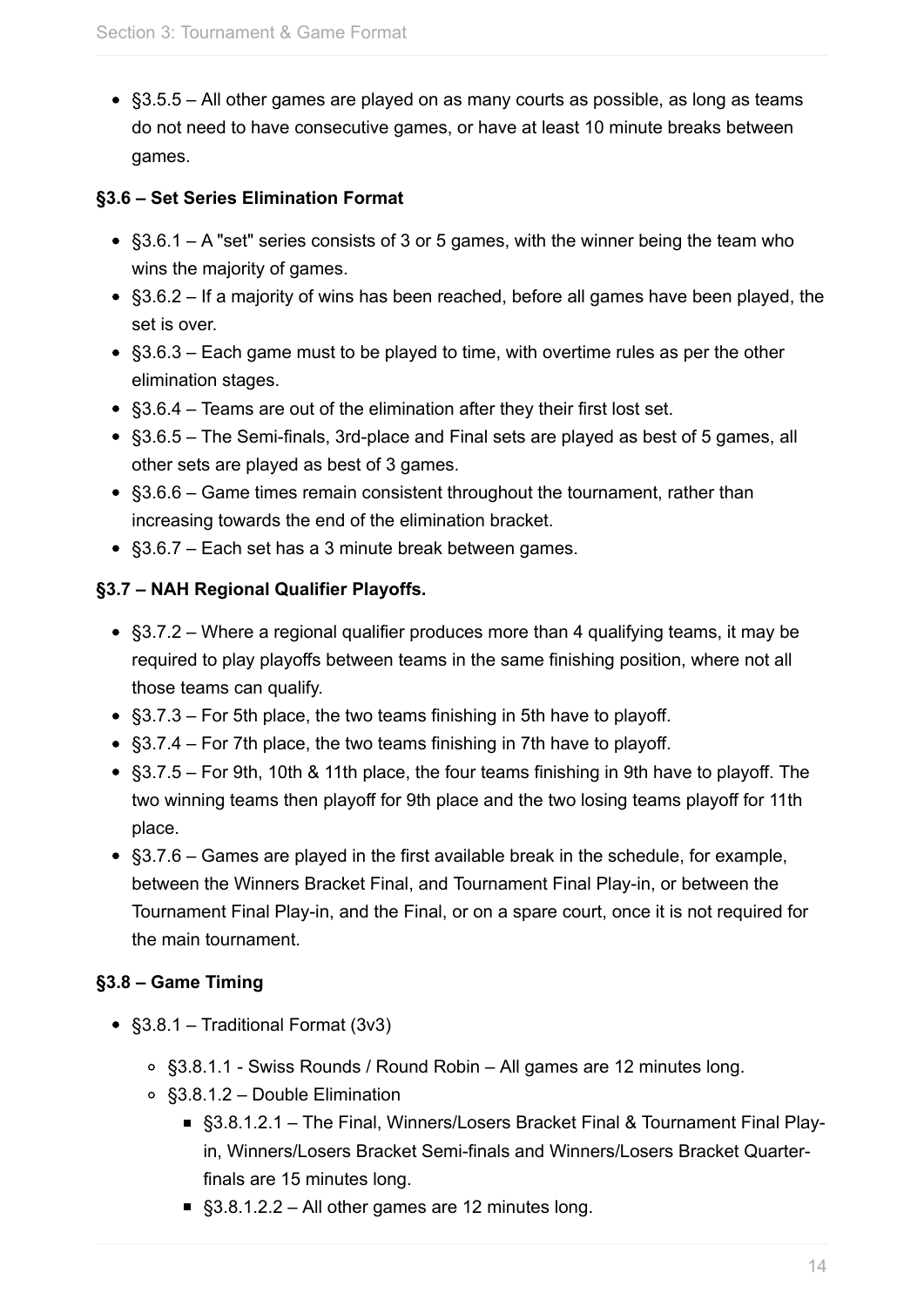- §3.8.1.3 Single Elimination
	- §3.8.1.3.1 The Final and Semi-finals, Quarter-finals are 15 minutes long.
	- §3.8.1.3.2 All other games are 12 minutes long.
- §3.8.1.4 Set Series Format
	- $§3.8.1.4.1 All names are 12 minutes long.$
- §3.8.2 Squad / Bench Format (5-player squad or 7-player bench)
	- $\circ$  §3.8.2.1 Game Clock At the tournament organizers discretion, the clock can either run after goals, when a ball goes out-of-play and when penalties are being assessed. This is referred to as "Running Time" The clock must stop for these reasons within the final 2 minutes, regardless. If there is ample time in the tournament schedule, the organizer can determine which games use "Stop Time", where the clock always stops when play stops.
	- §3.8.2.2 Half Time / Periods If a game is 45-60 minutes long, a half-time or 3 periods can be used at the tournament organizers discretion. The referee counts down from 1 minute to these stoppages. Play restarts with a joust per §4.1.
- 
- §3.8.2.3 Swiss Rounds / Round Robin All games are 30-60 minutes long.
- §3.8.2.4 Double Elimination All games are 30-60 minutes long. "Running Time" cannot be used for the Finals, Tournament Final Play-in, Winners/Losers Bracket Final, Winners/Losers Bracket Semi-finals.
- §3.8.2.5 Single Elimination All games are 30-60 minutes long. "Running Time" cannot be used for the Finals, or Semi-finals.
- §3.8.2.6 Set Series Format All games are 30-60 minutes long. "Running Time" cannot be used for the Finals, or Semi-finals.

#### **§3.9 – Overtime**

- §3.9.1 If a match in an elimination round is tied at the end of regulation time, the Referee blows the whistle to stop play and an overtime period follows.
- §3.9.2 The teams joust according to §4.1, and the tournament organizer determines if overtime periods or a golden goal determines the winner of the game.
	- $\circ$  §3.9.2.1 Golden Goal Play continues indefinitely until one team scores to end the game.
	- §3.9.2.2 Overtime Periods 10 minute overtime periods are played until one team has scored more goals at the final whistle.

#### **§3.10 – Referees and Officials**

§3.10.1 – For the duration of a tournament, there are a minimum of 2 Referees per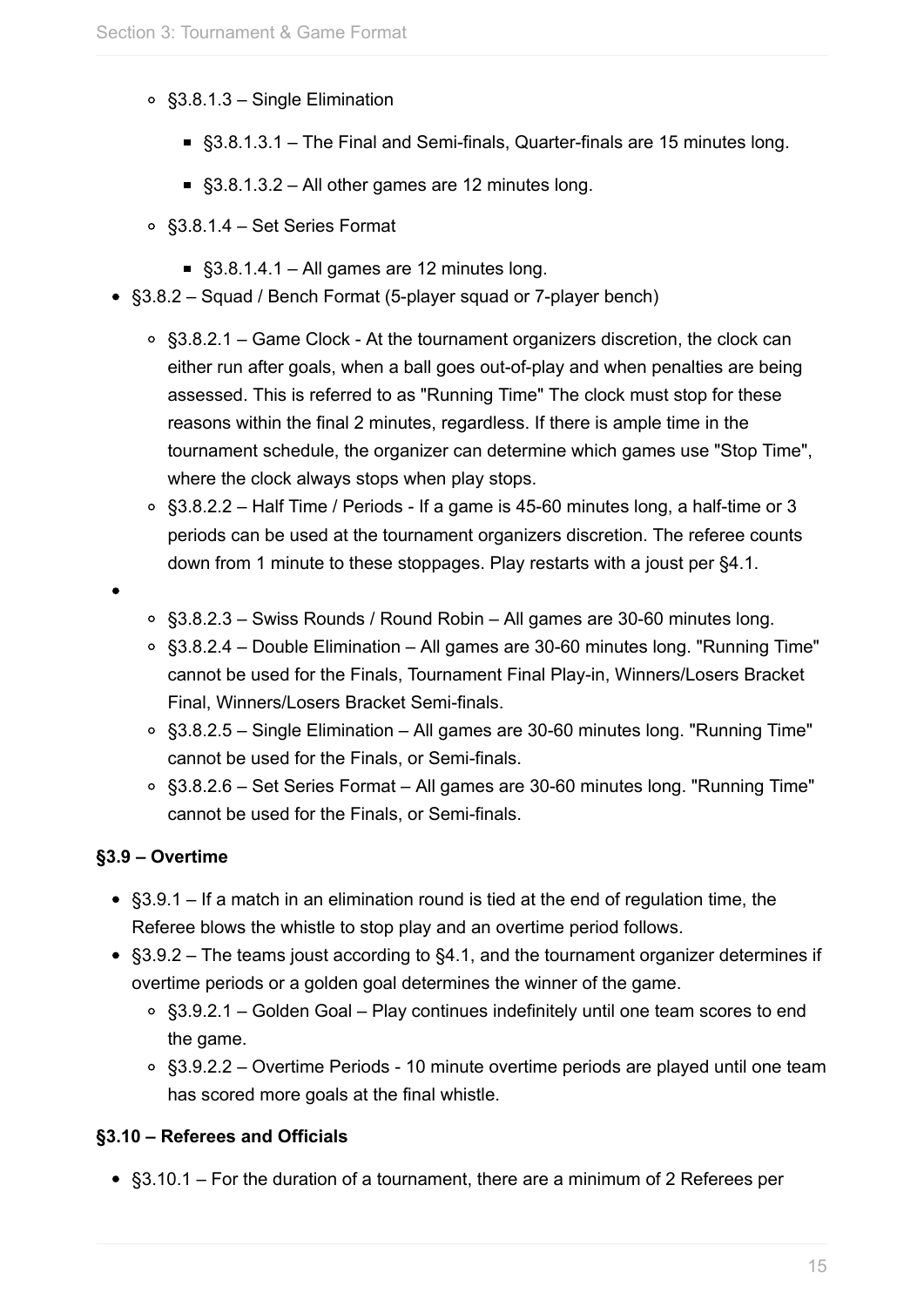court available to be scheduled for shifts individually or in pairs, but not necessarily active at all times. e.g.: 2 courts would require 4 referees. 3 courts would require 6 certified referees.

- §3.10.2 Swiss Rounds / Round Robin:
	- §3.10.2.1 There is a minimum of 1 Referee, 1 Official, and 2 Goal Judges per court.
	- §3.10.2.2 Referees and goal judges should be schedule for a maximum of a 3 hour shift.
- §3.10.3 Elimination Rounds:
	- §3.10.3.1 There are a minimum of 2 Referees, 1 Official, and 2 Goal Judges per court.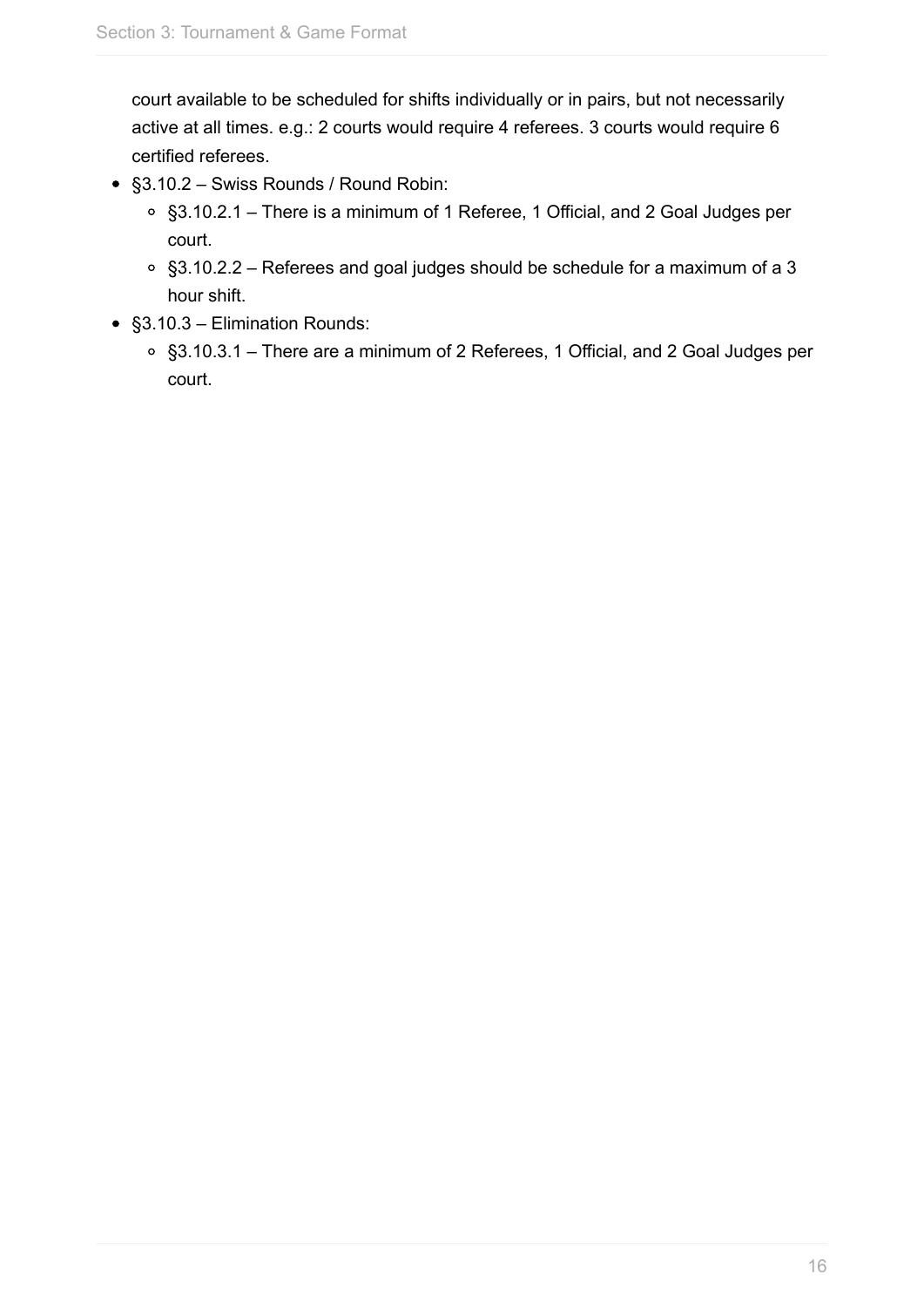## <span id="page-16-0"></span>**SECTION 4: GAME MECHANICS**

#### **§4.1 – Start of the game**

- §4.1.1 Players are stationary, on their bicycles, with rear wheel touching the boards behind the goal.
- §4.1.2 The ball is placed at the center of the court.
- §4.1.3 The Referee asks each team if they are ready. The captain confirms by raising their hand in the air, or decline by putting their hand out straight and waving it from side to side.
- §4.1.4 When both teams signal that they are ready, the Referee raises their hand then blows the whistle, dropping the hand simultaneously.
- §4.1.5 When the whistle is blown, the game clock begins to run and one player may 'joust' for possession by accelerating towards the ball.
- §4.1.6 A Goal Judge signals a false start if any player's back wheel terminates contact with the board behind their net prior to the whistle that starts the game.
	- $\circ$  §4.1.6.1 If the Referee determines that a false start has resulted in an advantage for the team committing the false start, a ball turnover is granted to the team who lost the joust.
- §4.1.7 Jousting players hold their mallet on the side of their bike that a majority of players in the game consider their "mallet side". e.g., if 4 of 6 players on the court hold their mallet in their right hand, the joust is a right–handed joust.
	- $\circ$  §4.1.7.1 If there are an equal number of left and right–handed players, the teams determine which corresponding right-handed or left-handed players jousts.
	- $\circ$  §4.1.7.2 Any player that is traveling at a substantial and uninterrupted pace towards the ball is considered to be racing for possession and is subject to the rules for jousting players.
- §4.1.8 Jousting players must maintain a straight line until a player makes contact with the ball.
- §4.1.9 On a right–handed joust, the jousting player must ride to the left of their opponent. On a left–handed joust, the jousting player must ride to the right of the opponent. All other players cannot challenge for possession or place themselves in the path of a jousting player until possession has been established by one player, or both jousting players fail to gain possession as they pass the ball.

## **§4.2 – Stoppages of Play**

§4.2.1 – In the 3v3 format the game clock stops in the case of a goal, an out–of–play ball or shifted goal position, extensive injury, a penalty, or a called time–out. The referee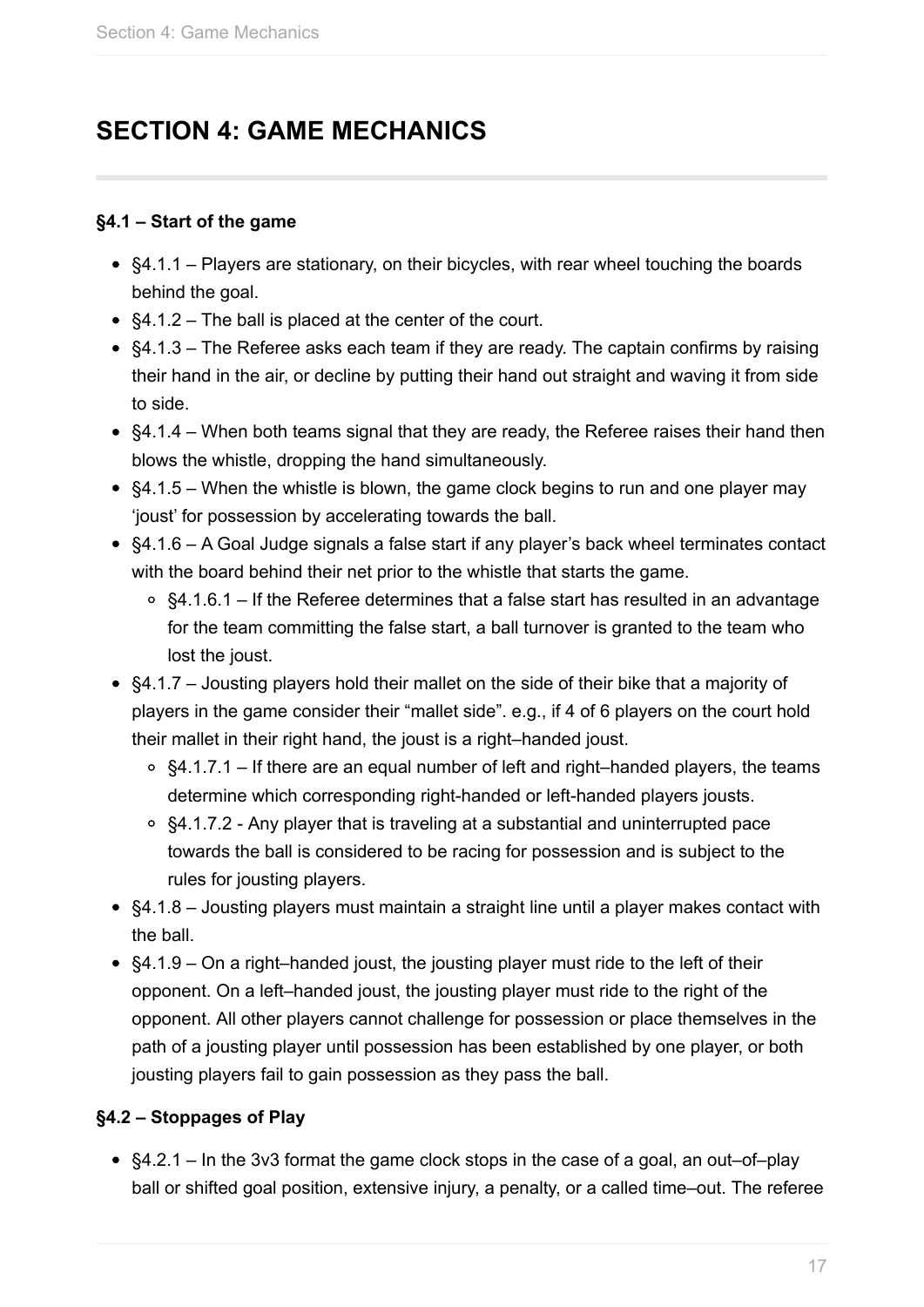signals a stoppage of play by blowing the whistle. In squad/bench games the clock only stops for a timeout or injury.

- §4.2.2 In Squad or Bench format the game clock does not stop for a goal, an out–of– play ball or penalties, but does stop for time–outs and injuries. During the final two minutes of the game the clock stops after a goal, an out–of–play ball, penalties, time– outs and injuries.
- §4.2.3 Following a stoppage of play, teams have 10 seconds to return to their respective half of the court and prepare to resume play.
- §4.2.4– Within this 10 seconds the referee elicits verbal acknowledgement that both teams are ready to begin play and the indicates live play by holding their arm straight out towards the team in possession and announcing "play on". Play begins and the clock starts, if it's not already running, when the ball or a player from the team in possession of the ball crosses the half–court line.
	- $\circ$  §4.2.4.1 If the team with possession of the ball does not begin play within 10 seconds of both teams confirming they are ready, the clock begins to run, the Referee signals "play-on", and the team without possession can begin play by crossing the half-court line.
	- $\circ$  §4.2.4.2 If the team without possession of the ball does not communicate that they are ready within the allowed time limit, a Minor Delay of Game Penalty is issued.

## **§4.3 – Ball out of Play**

- §4.3.1 Out of Bounds
	- $\circ$  §4.3.1.1 When the ball leaves the area of play, possession is forfeited by the team which last touched the ball. This includes deflections off of a player's body or bike.
- §4.3.2 Lodged Ball
	- §4.3.2.1 A ball that is lodged in a player's equipment is out of play.
	- $\circ$  §4.3.2.2 Possession is forfeited by the team that had the ball lodged in their equipment and play restarts according to §4.2.3.

## **§4.4 – Scoring**

- §4.4.1 A point is awarded when the entire ball crosses the entire goal line after originating from a 'shot'. A shot is defined in §5.2. A shot may subsequently deflect off of any surface except the broad side of an offensive player's mallet head or the shaft of an offensive player's mallet before crossing the goal line and be deemed valid. A player may not actively direct the ball across the goal line using their body or bicycle.
- §4.4.2 A point is also awarded when the entire ball crosses the entire goal line resulting from any action on the ball by a defending player. These are known as "own–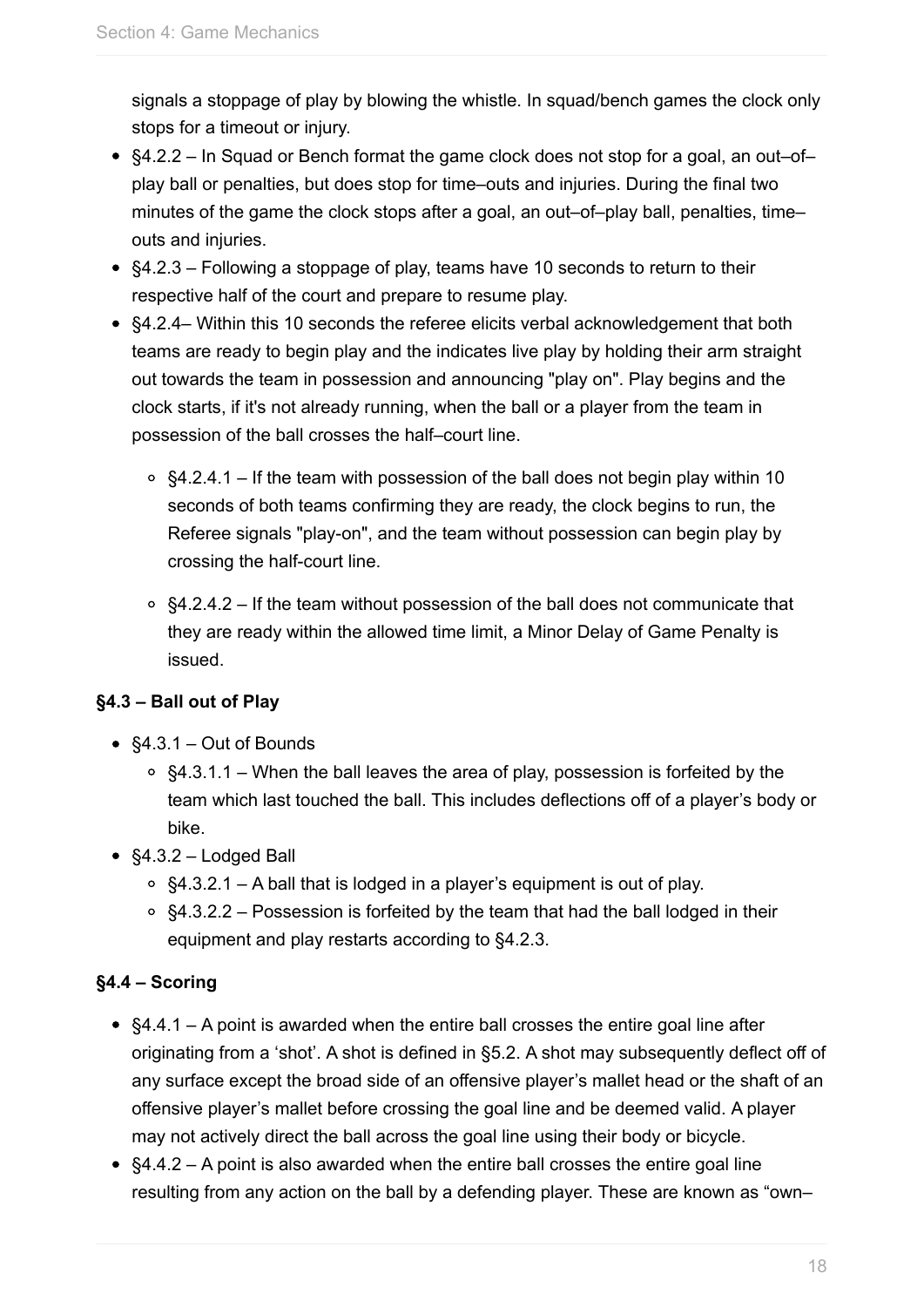goals."

- $\degree$  §4.4.2.1 If an offensive player shuffles the ball according to rule §5.3 and the ball then contacts a defender's stationary equipment and crosses the goal line, no point is awarded. Own–goals must meet the requirement of "primary action" by the defender.
- §4.4.3 Following a point, the team that was scored on has possession of the ball.

## **§4.5 – Penalties**

§4.5.1 – The Referee stops play in order to assess a penalty according to the procedure outlined in §1.1.7 and §1.1.9.

## **§4.6 – Injury**

- §4.6.1 Stoppage of play for an injury is called at the discretion of the Referee should they determine that a player is in need of immediate attention. There is no time limit issued for a stoppage of play in the case of injury.
- §4.6.2 Possession of the ball is returned to the team that was last in possession of it.
- §4.6.3 The game restarts according to §4.2.3 following recovery by the injured player or the introduction of a substitute player according to §2.1.2.

## **§4.7 – Timeouts**

- §4.7.1 During live game play, a team can call for a stoppage in play by gaining possession of the ball according to §5.1 and audibly yelling "Timeout" to the Referee.
	- §4.7.1.1 The team forfeits possession of the ball to the opponent, unless the Timeout is requested due to a broken ball or a player who is injured and requires immediate medical attention.
- §4.7.2 During any stoppage of play, either team may call for a timeout in order to extend the 10 second time-limit before play resumes.
	- $\circ$  §4.7.2.1 The team who is entitled possession of the ball when the game restarts does not forfeit their possession to their opponent.
- §4.7.3 A team is granted two timeouts per game of 2 minute duration each. A team is allowed to take these timeouts sequentially if more time is needed at the end of the first timeout.
- $§4.7.4 At$  the expiration of the timeout, or when the team which called for the timeout declares they are ready, the game resumes according to §4.1.
- §4.7.5 If the Referee deems that mechanical issues requiring repair on a player's bike or equipment were caused by the opposing team, they grants a timeout to the team for up to 5 minutes. This will not count against the team's timeout allotment.

## **§4.8 – Shifted Goal Position**

§4.8.1 – If the goal shifts position, the goal line between goal post markings remains the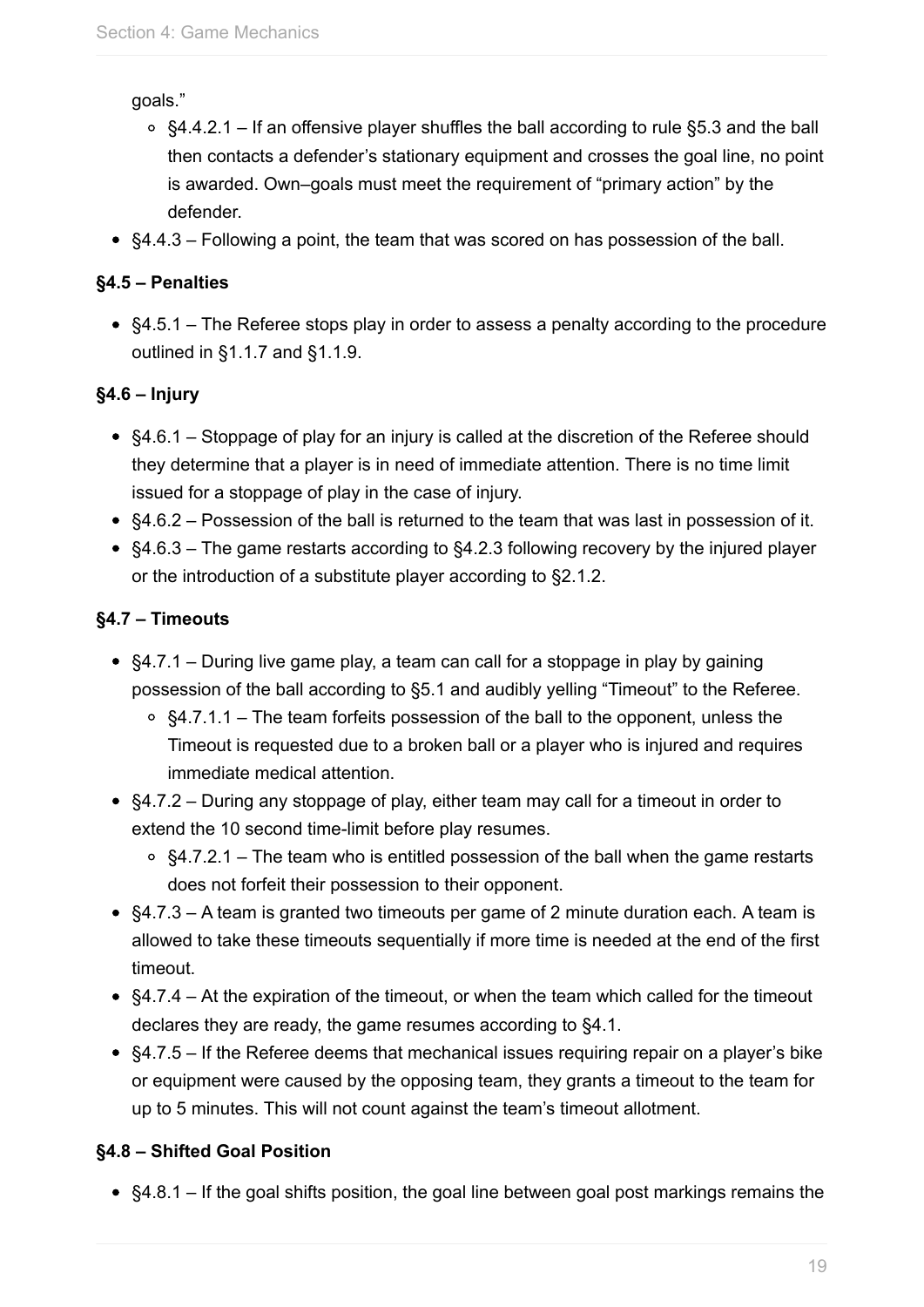defining threshold the ball must cross for a goal to be awarded.

- §4.8.2 The Referee stops game play if they determine that the position of the goal has shifted greatly enough to inhibit a Goal Judge's ability to determine whether a point is scored or it is apparent that the shifted position of the goal is affecting game play.
	- $\circ$  §4.8.2.1 If the Referee deems that the goal was shifted position due to unintentional and circumstantial game play rather than intentional action by a player, possession is granted to the team that has possession or last had possession of a loose ball.
- §4.8.3 A delay of game penalty is assessed according to §7.1 if the Referee deems that a player intentionally shifted the goal to force a stoppage of play.

#### **§4.9 – Bench Mechanics**

- §4.9.1 In bench/squad format, a team is allowed to substitute in any of their bench players for one of the 3 active players on the court by entering and exiting through their designated door on their defensive half of the court.
- §4.9.2 Prior to a new player entering the court, the player attempting to exit the court must be within the transition area that is a 10 feet (10' or 3m) boundary from the center of their team's designated door.
	- §4.9.2.1 If either player entering or exiting the court interacts with a loose ball or interferes with an opponent carrying ball while the substitution is occurring, an Illegal Substitution penalty is assessed according to §7.4.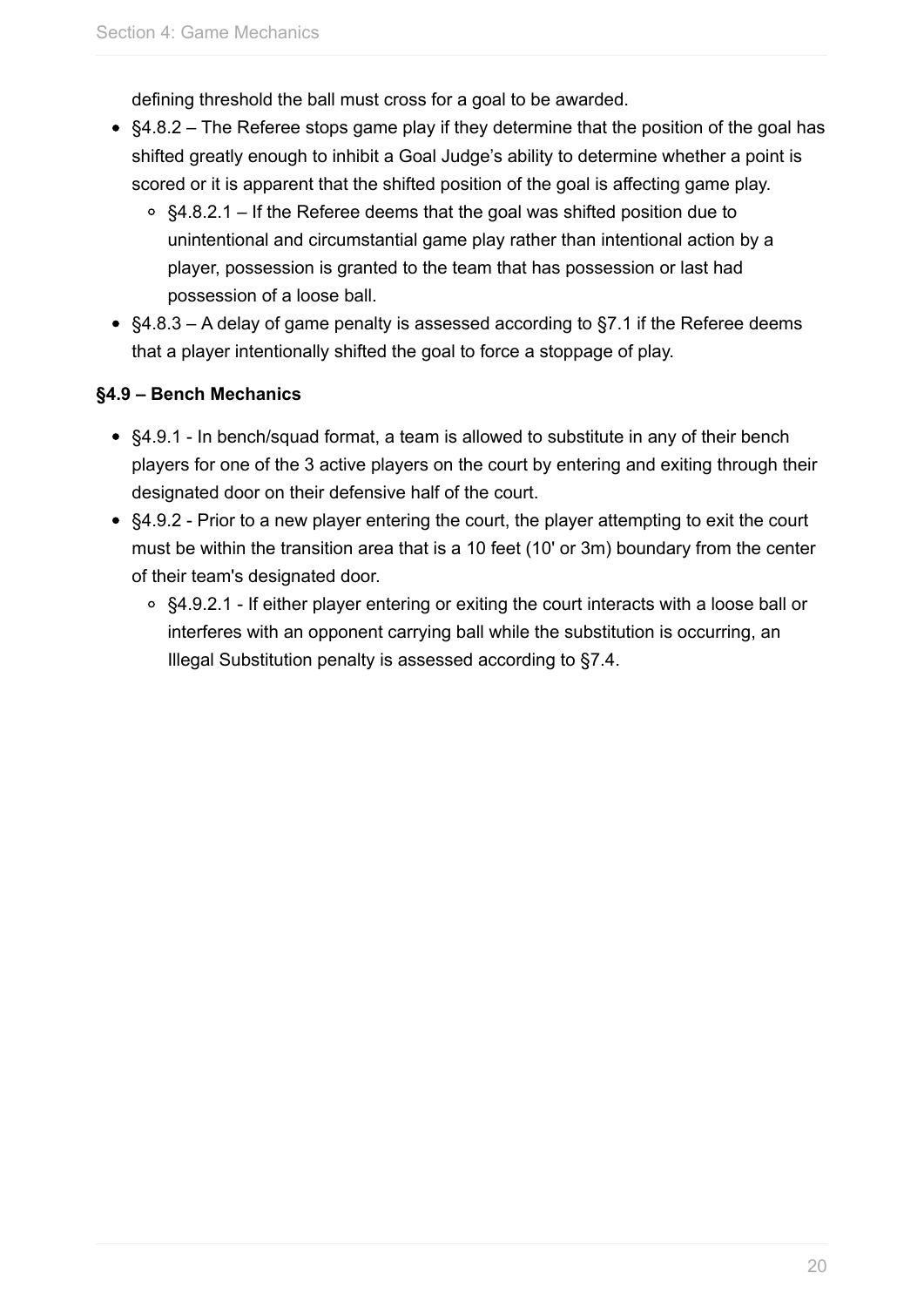## <span id="page-20-0"></span>**SECTION 5: BALL HANDLING**

#### **§5.1 – Possession**

- $\bullet$  §5.1.1 The player who made the last deliberate controlled touch on the ball is considered to have possession. No player is considered to have possession, or possession is forfeited, if:
	- $\circ$  §5.1.1.1 The ball moves approximately 12 to 15 feet (12-15' or 3.6 4.5m) out of the immediate proximity of the player in possession.
	- $\circ$  §5.1.1.2 The ball moves so quickly through a player's immediate proximity they cannot make more than 1 controlled touch on the loose ball.

#### **§5.2 – Shooting**

- §5.2.1 If the final contact on the ball is made with either round end of a player's mallet head, it is considered a shot.
- §5.2.2 A 'shuffle', 'ball-joint', 'scoop' or 'carry' is not a shot.
- §5.2.3 Actively directing the ball into the net by making contact with any part of the body or bike is not a shot.
- §5.2.4 Any contact made with the shaft of the mallet is not a shot.

#### **§5.3 – Shuffling**

- §5.3.1 A shuffle is defined as any contact between a broad side of the mallet head and the ball.
- $§5.3.2 A$  shuffle by the offensive team which enters the opposing team's goal is not awarded a point. In this case a restart occurs per §4.2.3. The team that shuffled the ball into the net forfeits possession.

#### **§5.4 – Ball–Jointing**

- §5.4.1 Ball–jointing is defined as applying pressure on the ball using any hole or concave surface in the mallet head in order to trap it against any playing surface on the court.
- §5.4.2 Ball–jointing is permitted for a time period of 2 seconds anywhere on the court.
- §5.4.3 The Referee counts out-loud for 2 seconds and signal a Ball-Jointing penalty, which results in a ball turnover and can be escalated to a Minor or Major at the Referees discretion.

#### **§5.5 – Scooping**

§5.5.1 – A scoop is when the ball is cupped in any hole in the mallet head using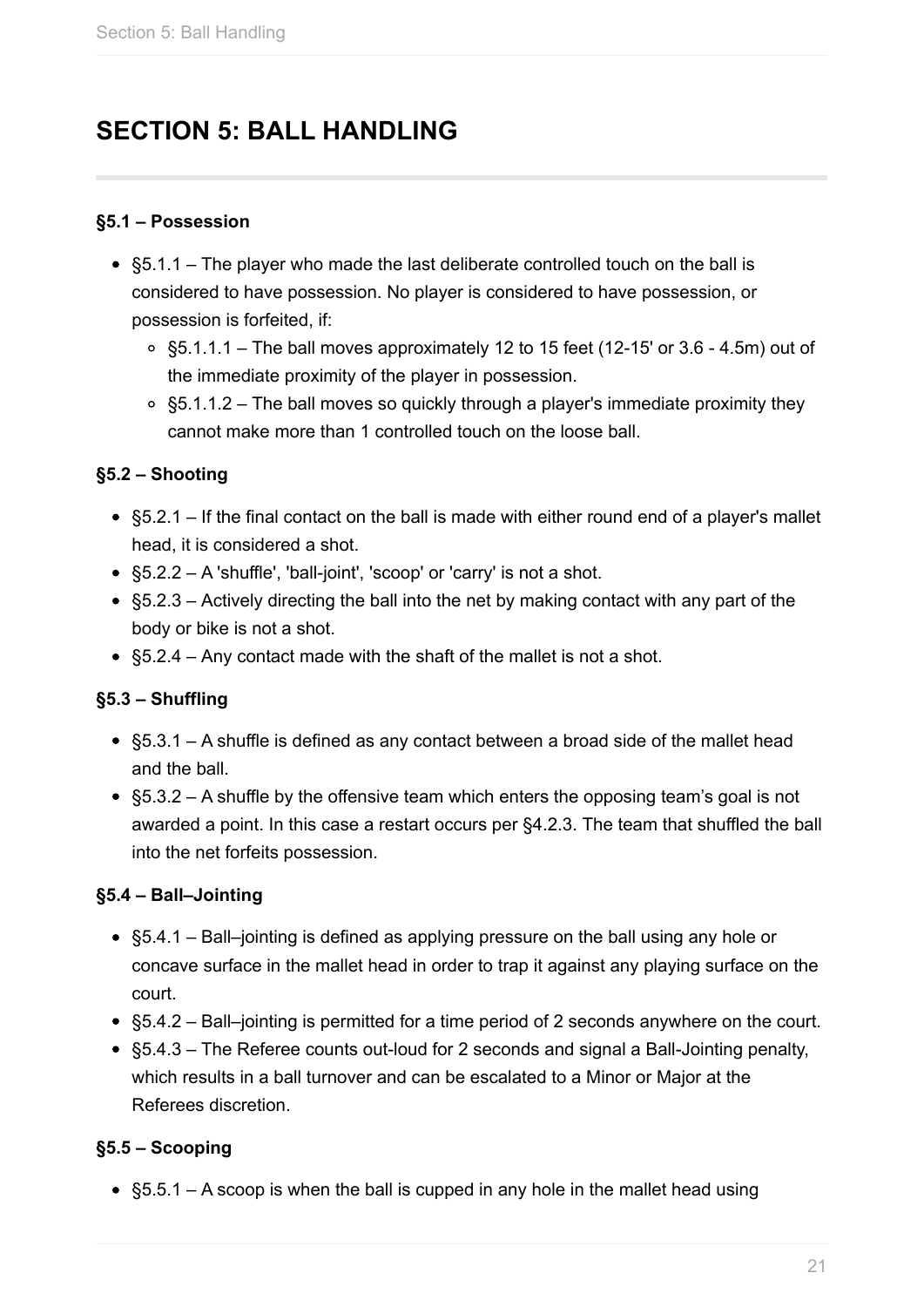centripetal force and is maneuvered, whether it be on the ground or in the air.

- §5.5.2 Scooping is permitted for a time period of 2 seconds anywhere on the court.
- §5.5.3 The Referee counts out-loud for 2 seconds and signal a Scooping penalty, which results in a ball turnover and can be escalated to a Minor or Major at the Referees discretion.

## **§5.6 – Carrying**

- §5.6.1 Carrying with a mallet is defined as picking up the ball, beginning as a "scoop", and carrying it in the air, in any hole in the mallet head, with gravity providing the force which holds the ball in the mallet head.
- §5.6.2 Carrying with the body is defined as using a hand, or other part of the body, to shoot, pass, or otherwise deliberately redirect or add momentum to the ball. If a player uses their hand to "catch" the ball out of the air they must immediately drop the ball on the ground below the point at which the ball was caught.
	- §5.6.2.1 A defensive player within their own crease may deliberately redirect, but may not "catch", an airborne ball that is below shoulder height to prevent it from entering the net.
- §5.6.3 Carrying is not permitted and results in a ball turnover, subsequent carrying penalties can escalate if the referee deems them to be excessive.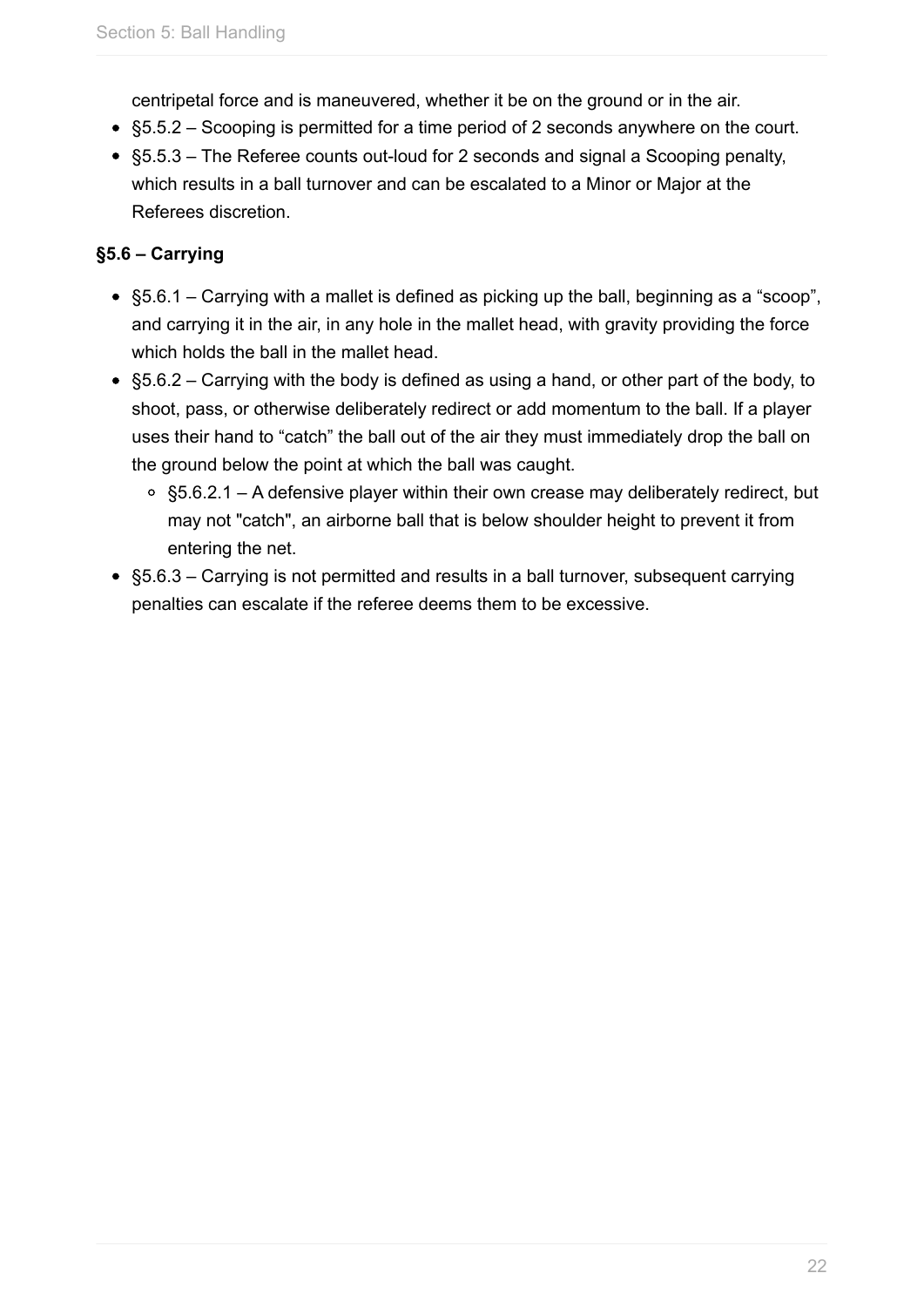## <span id="page-22-0"></span>**SECTION 6: PENALTY FORMAT**

#### **PENALTY PROCEDURE**

#### **§6.1** – **Severity of Infraction**

•  $§6.1.1 - It$  is the responsibility of the Referee to issue any infraction listed in  $§7 - §10$ and assess the severity of the penalty so that the competitive disadvantage is rectified.

#### **§6.2 – Delayed penalties**

- §6.2.1 All penalties listed in §7 §10 are required to be signaled by the Referee according to the following delayed penalty procedure.
- §6.2.2 If the team in possession of the ball commits an infraction of the rules, the Referee immediately signals the stoppage of play by blowing their whistle and assesses the penalty.
- §6.2.3 If the team who is not in possession of the ball commits an infraction of the rules, the referee delays the assessment of the penalty until any stoppage in play occurs.
	- $\circ$  §6.2.3.1 Any of the following criteria results in a stoppage of play:
		- Possession of the ball is gained per §5.1 by any player from the team that committed the penalty.
		- The ball naturally goes out of play by entering areas deemed "out-of-bounds".
		- The team with possession is fouled in their opponents half of the court and carry the ball back into their defensive half of the court and behind their Goal Line.
		- The team with possession is initially fouled in their defensive half of the court and carry the ball into the offensive half and back into their defensive half and behind their Goal Line.
	- $\circ$  §6.2.3.2 No point is awarded to the team to be penalized during a delayed penalty, excluding an own–goal, by the team in possession of the ball during the delayed penalty.
- §6.2.4 The Referee signals the delayed penalty according to §§1.1.9.4.
	- $\circ$  §6.2.4.1 If the team to be penalized subsequently fouls the opponent while on the delayed penalty but the non–penalized team maintains possession, the delayed penalty continues and the penalty severity increases in magnitude by one degree from Ball Turnover to Minor, or Minor to Major, but not exceeding a Major penalty.
		- §6.2.4.1.1 Only one Minor or Maior penalty is assessed for multiple infractions on one team and is served by the player who committed the more egregious offense as determined by the Referee. This player serves the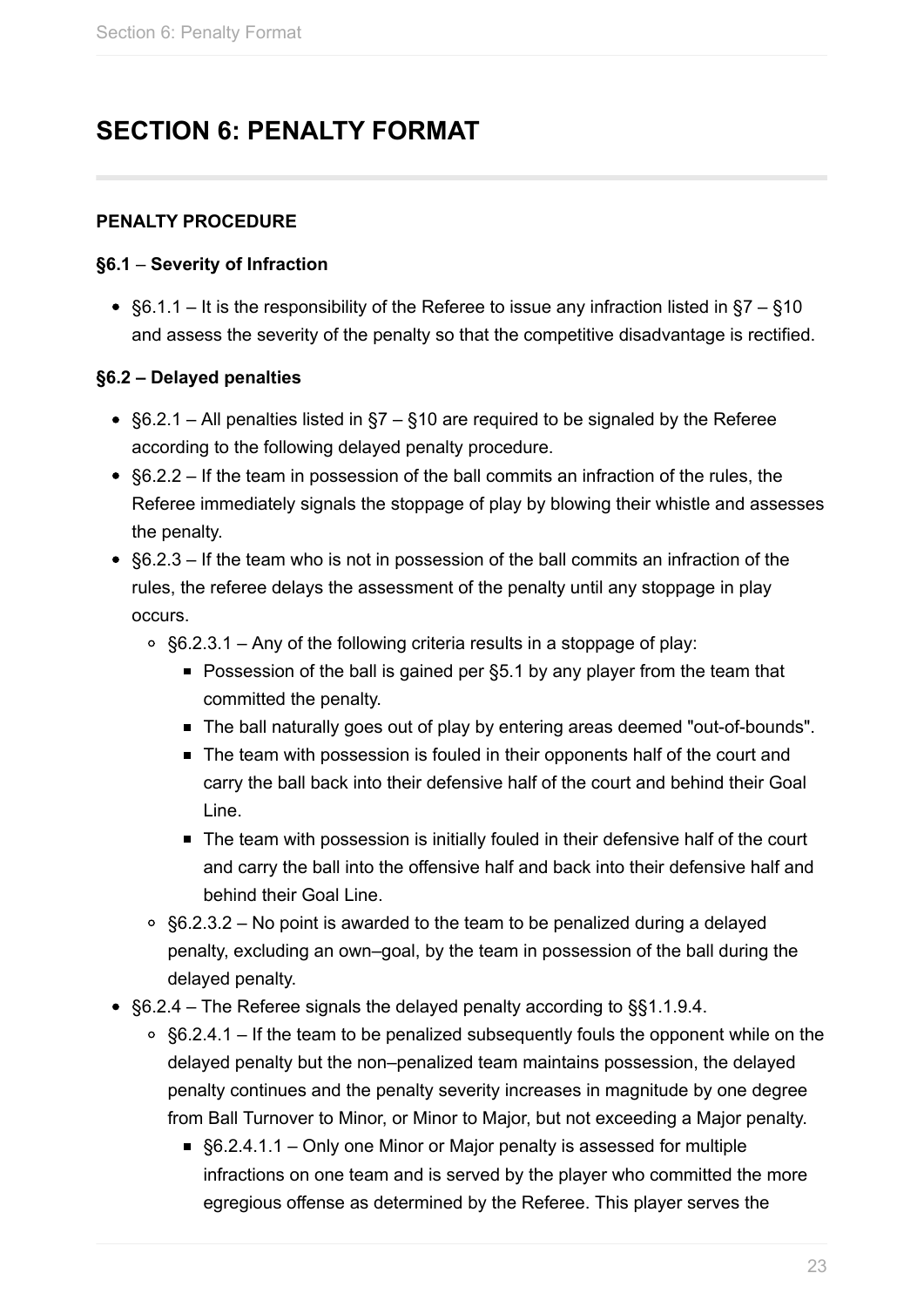penalty per §§6.5-6.6 when play restarts per §4.1. A Game Misconduct can be assessed separately in addition to a minor or a major and play can restart according to §4.1 with a 3 vs 1 player advantage.

- $\degree$  §6.2.4.2 If the team with advantage subsequently fouls the opponent during the delayed penalty, the play is stopped by the Referee and the game restarts according to the procedure outlined in §6.3.
- $§6.2.5 If the team with advantage scores a goal on the team who committed the$ original penalty, a ball turnover is not given. Minor, major and misconduct penalties are assessed after the team with advantage scores a goal, with the penalized player serving the penalty per §§6.5-6.6 when play restarts per §4.1.

## **§6.3 – Coincidental penalties**

- §6.3.1 Coincidental penalties are simultaneous penalties assessed to a member of each team.
- §6.3.2 Coincidental penalties the Referee considers a Ball Turnover results in an immediate stoppage in play and play restarts per §4.1. Coincidental penalties that would be assessed as a Minor, Major or Game Misconduct results in a 2–on–2 situation for the duration of the penalty assessed.
	- §6.3.2.1 On–court play remains 2–on–2 for the duration of the coincidental penalties, regardless of points scored during this situation.

## **§6.4 – Player Advantage**

- §6.4.1 If the Referee assesses a Minor, Major or Game Misconduct penalty, the offending player is removed from the court for the duration of the penalty and their team may only continue play with 2 players. This is referred to as a "Player Advantage". The offending player may only re-enter play when the Referee or Official indicates they may re-enter by counting down from 5 seconds and to 0 and extending an arm towards the door where the player re-enters play.
	- §6.4.1.1 When a player re-enters play they are not required to 'tap in' and is considered an active player from the moment they cross the threshold of the court.
	- $\circ$  §6.4.1.2 All game stoppages stop the timer of the Player Advantage, even if the game clock does not stop per §4.
	- $\circ$  §6.4.1.3 If the penalized team is assessed an additional penalty during a Player Advantage, the duration of the Player Advantage is extended 30 seconds or 2 minutes based on the severity of the most recent penalty.
		- §6.4.1.3.1 The player who committed the more severe penalty remains off the court for the duration of the Player Advantage, at the discretion of the Referee.
		- §6.4.1.3.2 In Squad format the penalized team may change the 2 active oncourt players as usual per §4.9, unless a player has been assessed a Game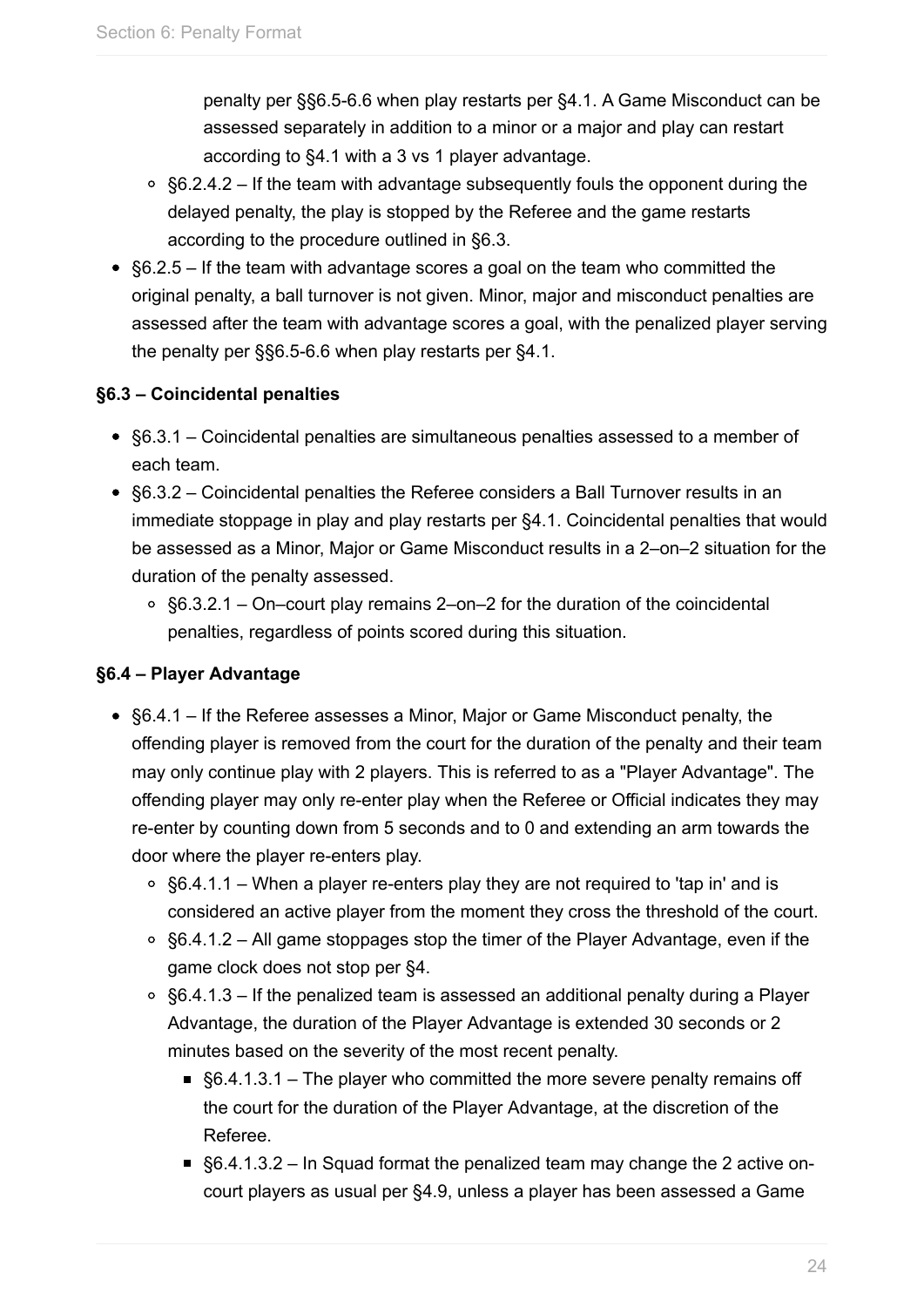#### Misconduct penalty.

## **TYPES OF PENALTIES**

#### **§6.4 – Ball Turnover**

- §6.4.1 A ball turnover is issued when a foul has been committed but no clear scoring potential or opportunity has been taken away due to the infraction occurring in neutral positioning.
- §6.4.2 Possession is granted to the fouled team and the game restarts according to §4.2.3.

#### **§6.5 – Minor Penalty**

- §6.5.1 An infraction that prevents a clear scoring-opportunity or significant advantage from the fouled team, or any other specific actions specified in §6 – §10, results in a 30– second player–advantage penalty.
- §6.5.2 The penalty is signaled according to §1.1.9.3. Possession goes to the fouled team and the game restarts according to §4.2.3 with the following exception:
	- $\circ$  §6.5.2.1 The player who commits the infraction is removed from the court to serve the 30 second Player Advantage per §6.4.
	- §6.5.2.2 The Player Advantage expires if the non-offending team scores a goal. Play restarts according to §4.2.3 and each team may have 3 active players on the court.

#### **§6.6 – Major Penalty**

- §6.6.1 An infraction listed in §7 §10 that the Referee deems to be excessively dangerous or reckless in nature, or if a player was already assessed a Minor penalty for a similar infraction, results in a 2–minute Player Advantage penalty.
- §6.6.2 The penalty is signaled according to §1.1.9.3. Possession is granted to the fouled team and play restarts according to §4.2.3 with the following modifications:
	- §6.6.2.1 The player who committed the infraction is removed from the court for a 2 minute Player Advantage per §6.4.
	- §6.6.2.2 If either team scores a goal, the penalty does not expire. Play restarts according to §4.2.3 and the penalized team may have only 2 active players on the court.

#### **§6.7 – Game Misconduct**

- §6.7.1 Physical aggression or an attempt to fight by a player who has dismounted from their bicycle, or a blatant attempt to injure another player through the use of physical force, results in a game misconduct penalty.
- §6.7.2 If necessary to avoid escalation, the Referee immediately stops game play to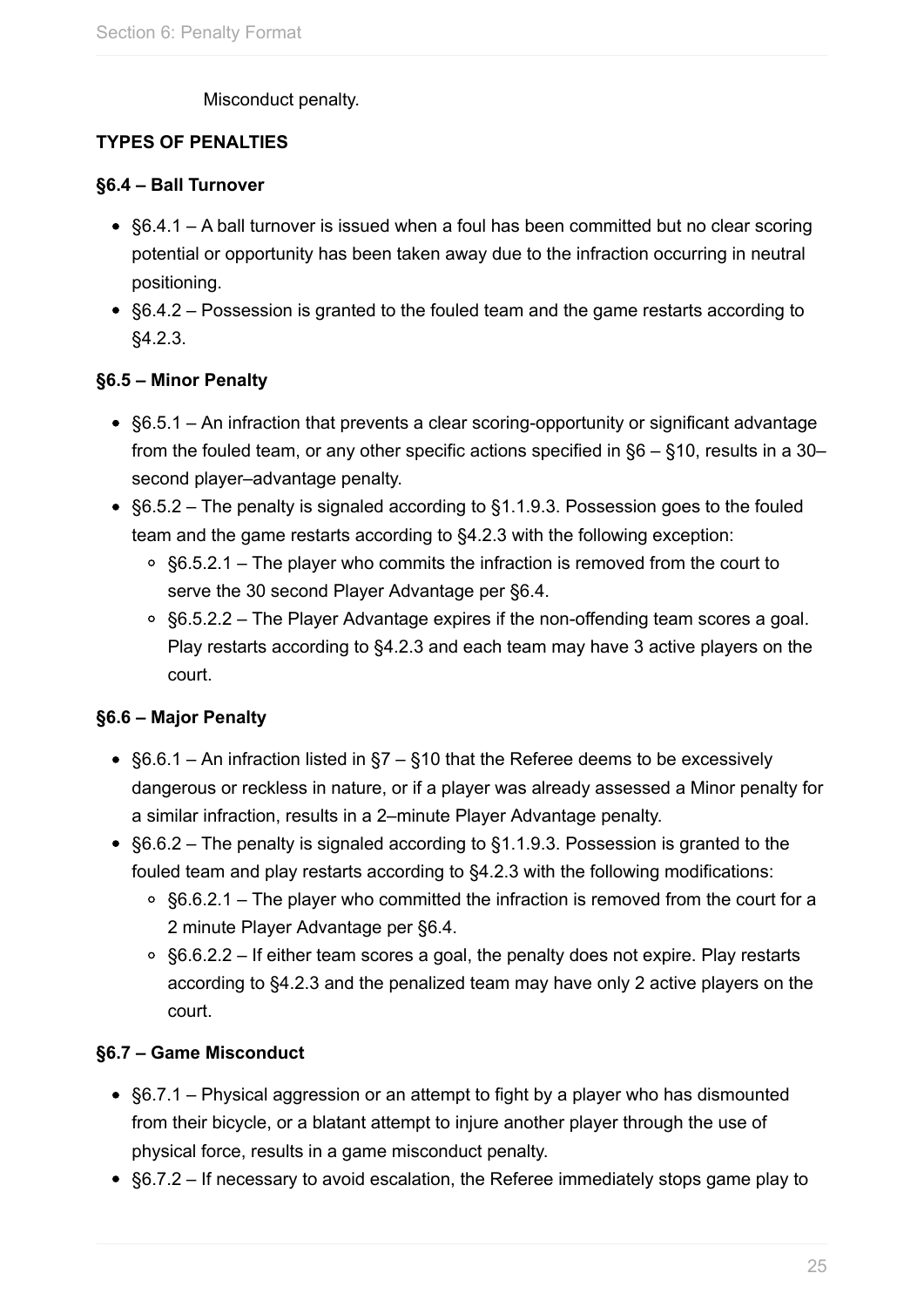end the altercation. Otherwise, the penalty is called per §1.1.9.3. Possession goes to the fouled team and the game restarts according to §4.2.3 with the following modifications:

- $\degree$  §6.7.2.1 The offending player is removed from the court for the remainder of the game and their team continues play with 2 players on the court for 2 minutes – the duration of a major penalty – before a third player can enter play.
- §6.7.2.2 Following the issuance of a game misconduct penalty, the offending player is subject to tournament ejection based on review by the head Referee.
- §6.7.4– If a team receives two Game Misconduct penalties in one game, the Referee stops the game immediately the penalized team forfeits the game. The offending team is subject to tournament ejection based on review by the tournament organizers. The final scoreline is determined by the head Referee.

## **§6.8 – Awarded Score**

- §6.8.1 An infraction that prevents a player in possession of the ball who is approaching an open and undefended goal must result in a penalty being signaled by the Referee per §1.1.9.3 and a point being awarded to the team who was prevented that clear scoring opportunity.
	- §6.8.1.1 If the penalty committed on the player in possession warrants a Ball Turnover or Minor penalty, it is not assessed and the offending team restarts play with possession per §4.2 as if a normal goal was scored.
	- $\circ$  §6.8.1.2 If the penalty committed on the player in possession of the ball warrants a Major or Game Misconduct, the offending team does not lose possession and restarts play per §4.2, however the player who committed the infraction begins serving the duration of Player Advantage when play restarts.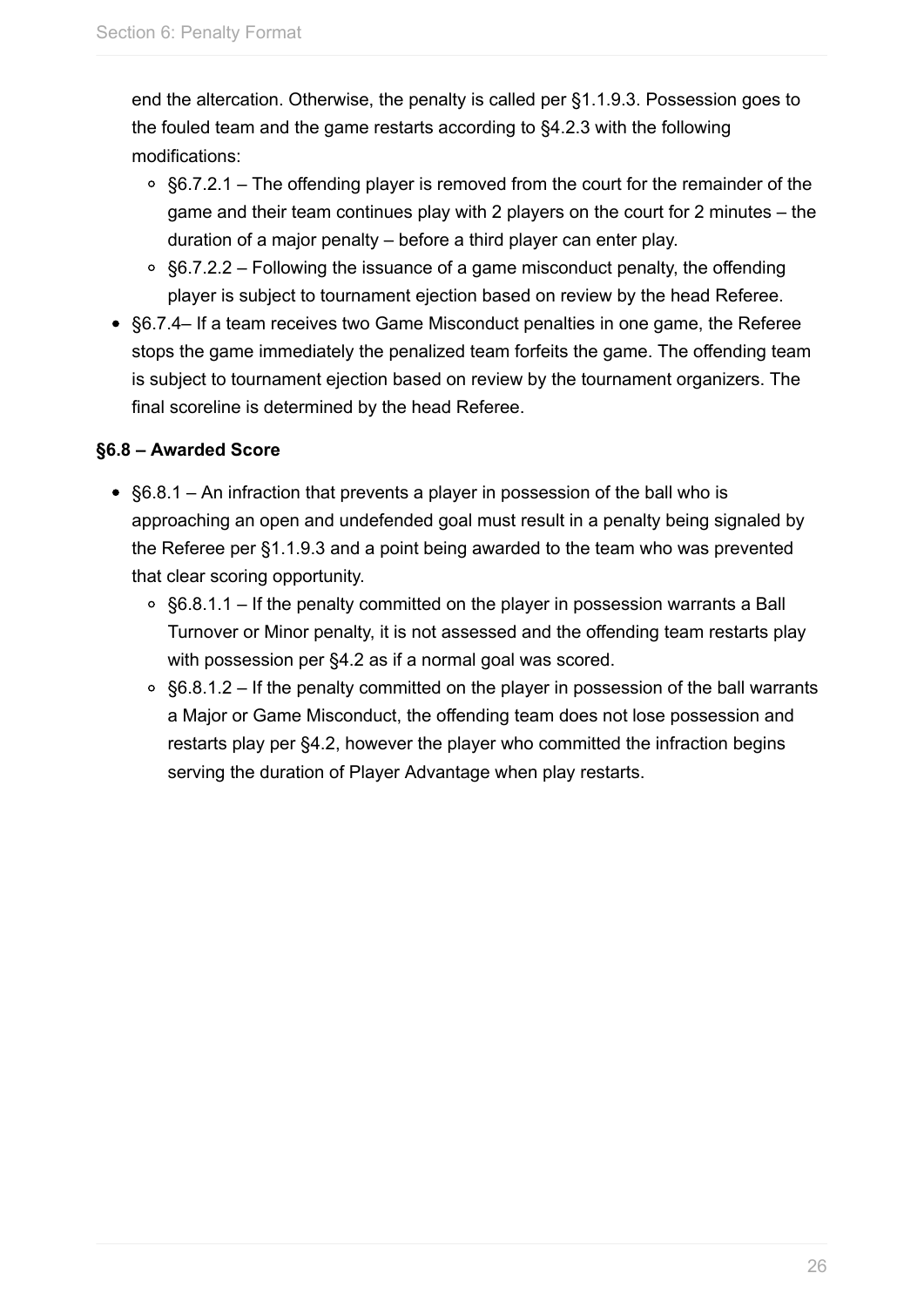## <span id="page-26-0"></span>**SECTION 7: TECHNICAL PENALTIES**

## **§7.1 – Delay of Game**

- $\bullet$  §7.1.1 A delay of game penalty is assessed in the following scenarios:
	- $\circ$  §7.1.1.1 A player or team prevents the restart of play according to §4.2.
	- $\circ$  §7.1.1.2 A player pins the ball with their bicycle while leaning against the boards, preventing other players from playing the ball.
	- §7.1.1.3 A player intentionally scoops or throws the ball out of play.
	- $\circ$  §7.1.1.4 A player shifts the goal according to §4.8.

## **§7.2 – Unsportsmanlike Conduct**

- §7.2.1 An unsportsmanlike conduct penalty is assessed when a player is judged by the Referee to be behaving in an unsportsmanlike manner. Examples of this include, but are not limited to:
	- §7.2.1.1 General disruption of game proceedings or excessive protest of Referee's decisions.
	- §7.2.1.2 Verbal or physical assault of a Referee, Goal Judge, Timekeeper, Scorekeeper, Event Organizer, Spectator, or any other Player on the court.
	- §7.2.1.3 Relocating an opponent's dropped mallet in order to make it more difficult for them to recover per §9.6.
	- $\circ$  §7.2.1.4 Failure to tap-in or leave the play after dabbing.

## **§7.3 – Interference**

- §7.3.1 A player who is not in possession of the ball is entitled to attempt a fair play on the ball or ball carrier and is entitled to free and open movement on the court to gain an offensive or defensive position.
- $§7.3.2 A$  bike interference penalty is assessed when a player who is not in possession of the ball actively impedes the movement of an opposing player who is not in possession of the ball.
	- §7.3.2.1 This movement is referred to as 'screening' or 'picking' and is defined as using bike movement and position to abruptly and/or continuously block an opponent from taking a direct line to a loose ball, challenge the player in possession of the ball, or gain a defensive or offensive position on the court.
		- $§7.3.2.1.1 A$  penalty is not assessed if a player is occupying their own space when stationary, or is moving at a predictable and constant speed when taking their own offensive or defensive position on the court.
		- $§7.3.2.1.2 A$  penalty is not assessed if the nearest player to a loose ball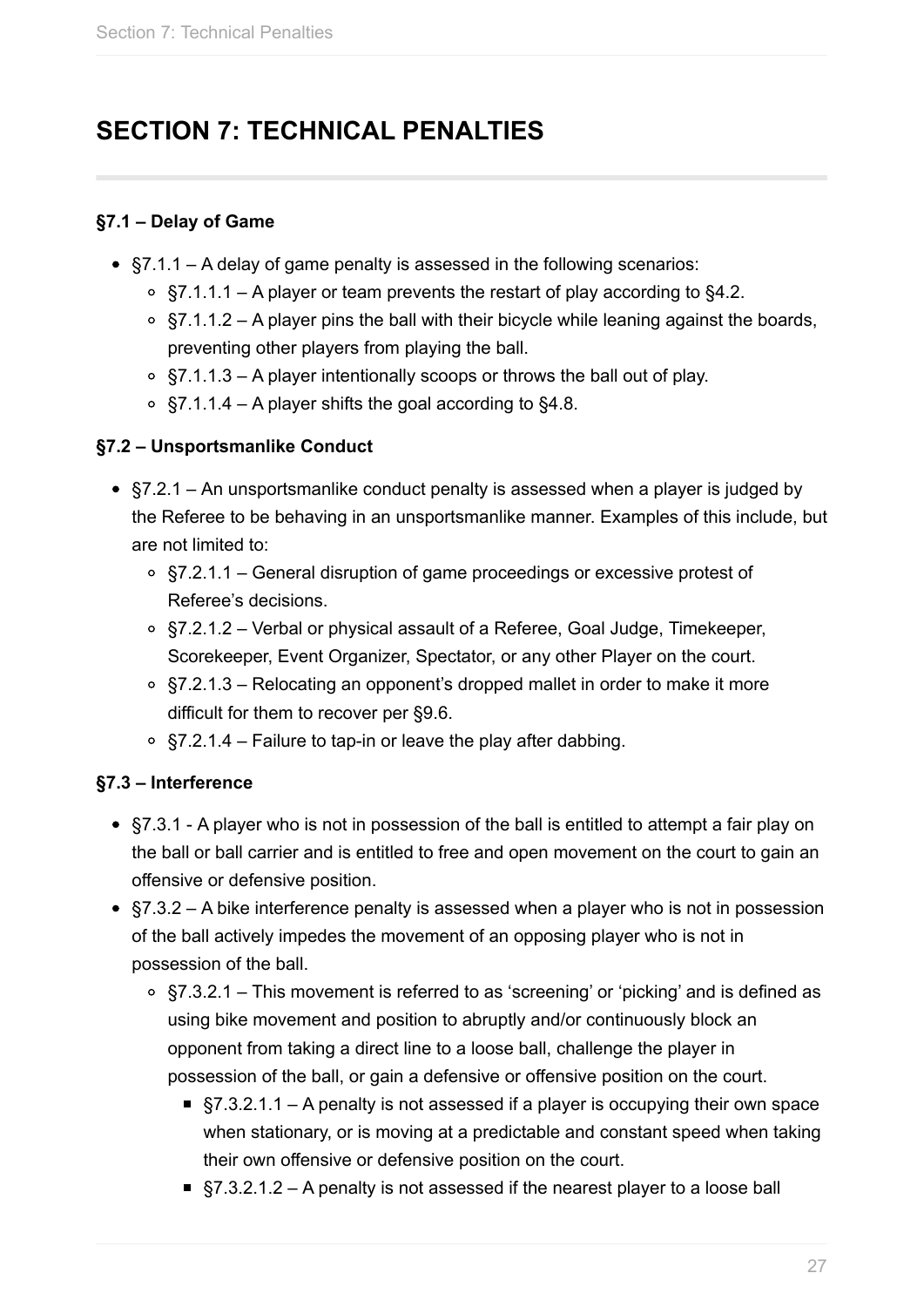utilizes a 'screen' within approximately 10 feet (10' or 3m) of the loose ball to safely gain possession.

- $\degree$  §7.3.2.2 If a player in possession concedes or losses possession according to §5.1.1, that player can no longer be 'screened' and an interference penalty is assessed if the 'screen' is held to prevent them from contesting the loose ball.
- $\circ$  §7.3.2.3 If a 'screen' is set that is stationary or momentary a bike interference penalty is not assessed, however legal bodily contact as described in §7.3.3 is allowed.
- §7.3.2.4 When contesting a loose ball, all players challenging for possession must move directly and naturally towards the ball or concede the ball. Natural impedance of an opponent based on position and velocity does not result in a penalty
- $$7.3.3 A$  body interference penalty is assessed when a player initiates physical contact with an opponent who is not in possession of the ball.
	- $\circ$  §7.3.3.1 If the ball leaves the immediate vicinity of the player in possession according to §5.1.1, that player can no longer be engaged physically.
- §7.3.4 A mallet interference penalty is assessed when a player uses their mallet to initiate contact with mallet, body or bike of an opposing player who is not in possession of the ball.
- §7.3.5 The referee can determine bike, body and mallet interference by considering:
	- The proximity of the 'screening' player to their opponent.
	- The proximity and timing of the 'screen' in relation to the play on the ball.
	- The duration of the 'screen' after it is initiated.
	- An abrupt change in speed and intensity of the 'screen'.
	- The use of any body on body contact on an opponent.
	- The use of any mallet on mallet, bike, or body contact.

## **§7.4 – Illegal Substitution**

- §7.4.1 When there is a bench of players, teams are allowed to substitute players from their bench during live play, stoppages and timeouts. Substitutions can be made by either team before and during a minor or major penalty player advantage, excluding the player who committed the penalty.
- §7.4.2 The player exiting the court must have at last one wheel in the designated transition area around their team's door before the player entering can cross the threshold of the court or an Illegal Substitution penalty is assessed.
	- §7.4.3 If both players are within the transition area around their team's door and either player actively interferes with the ball or ball carrier, an Illegal Substitution penalty is assessed as a minor penalty and must be served by the player who perpetrated the action.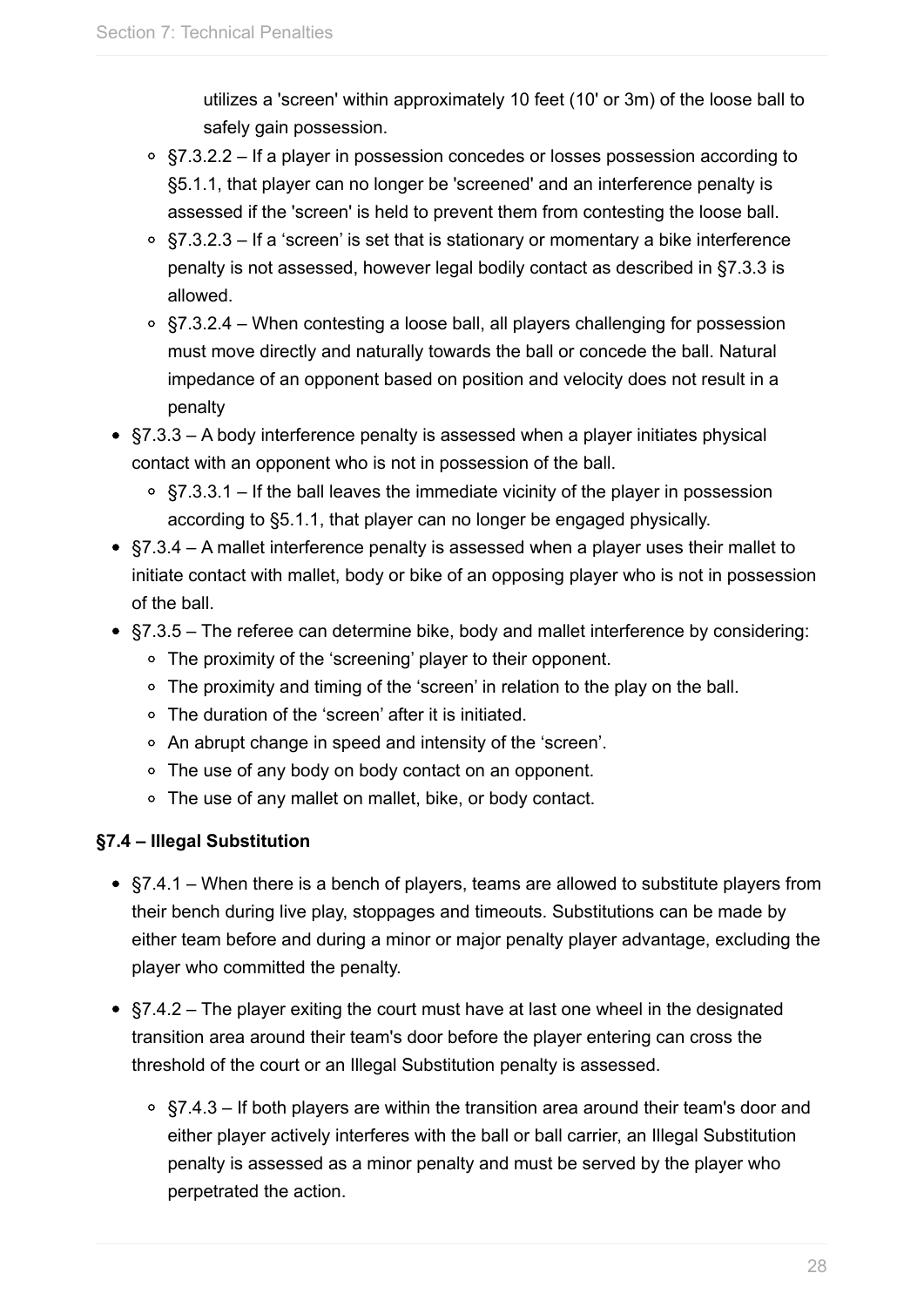- $\blacksquare$  §7.4.3.1 If a loose ball contacts either player but is not redirected actively, no penalty is assessed regardless of which player it hits or whether both players are on the court.
- $\degree$  §7.4.4 If more than 3 players from the same team are on the court at the same time and are actively involved in play, a major penalty is assessed and served by the player who last entered the court and the team must select one other player to sit on the bench for the duration of the player advantage.

### **§7.5 – Crease Violation**

- §7.5.1 Only one defensive player (the "Goalie") is allowed to be within the crease prior to the ball/ball carrier for more than 3 seconds. Any additional defensive player or any offensive player who is within the crease for more than 3 seconds prior to the ball/ball carrier is assessed a Crease Violation penalty
	- $\circ$  §7.5.1.1 At the point the ball enters the crease, players can also enter the crease to make a fair play on the ball. When the ball exits the crease, all players except the "Goalie" are required to remove themselves within the 3 second time limit. Any player who remains within the crease and disrupts subsequent offensive plays, is assessed a penalty according to §7.5.1.4.
	- §7.5.1.2 All body, mallet, or bike contact initiated by any player who enters the crease is not allowed, unless it is a direct play on the ball or ball carrier.
	- §7.5.1.3 If a player uses their bike, body or mallet to prevent an opponent from exiting the crease within the 3 second time limit, a penalty is not assessed on the player who remains in the crease.
	- §7.5.1.4 The Referee determines the severity of the Crease Violation using the following criteria:
		- $§7.5.1.4.1 If the penalty is committed while their opponent has no scoring$ opportunity a ball turnover is assessed. Subsequent penalties elevates by one degree to a minor and then major penalty regardless of which player on the offending team commits the infraction.
		- §7.5.1.4.2 If the penalty is committed while their opponent has a clear scoring opportunity because of a shot, pass or loose ball in or near the crease, a minor penalty is assessed immediately on the first occurrence of the infraction. Subsequent infractions are elevated to a major penalty regardless of which player on the offending team commits the infraction.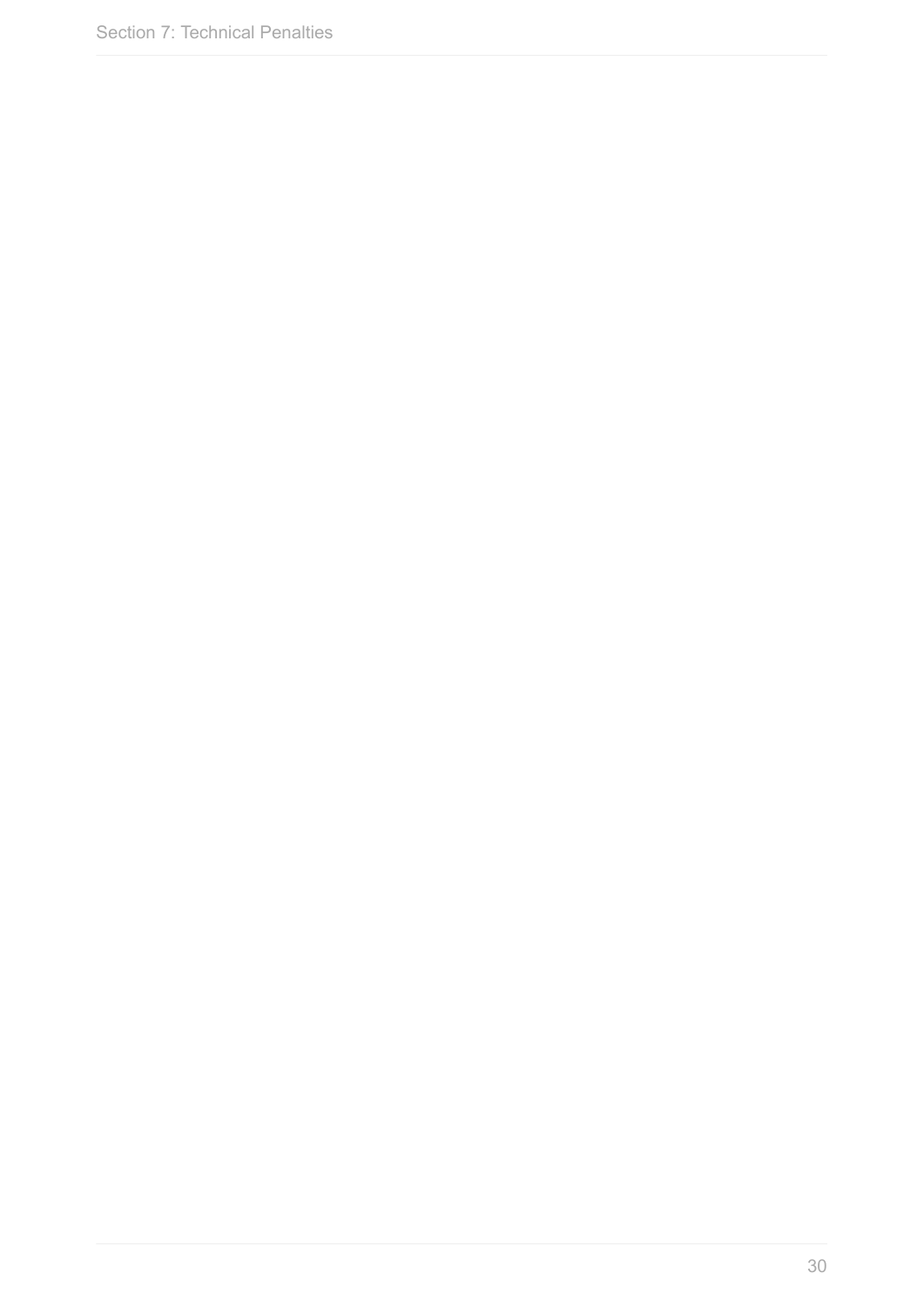## <span id="page-30-0"></span>**SECTION 8: BIKE HANDLING PENALTIES**

### **§8.1** – **Dabbing**

- §8.1.1 A dab occurs when a player's foot touches anything other than their own bike or the vertical face of the boards. A player's foot cannot touch the ground, goals or other player's bodies or equipment.
- §8.1.2 A dabbed player must go to tap their mallet on the boards at half–court (on either side). This action is referred to as to "tap-in."
	- $\circ$  §8.1.2.1 A dabbed player is considered out of play and cannot interfere with play by using their bike, body or mallet to impede an opponent from making a play on the ball or ball carrier
- 
- §8.1.2.2 A dabbed player is considered out of play and cannot be engaged. Physical contact, mallet play, bike contact or screening of a dabbed player results in an interference penalty.
- §8.1.2.2 A dabbed player is allowed a reasonable amount of time to withdraw from the area of play. However, a Referee may assess a penalty if a dabbed player interferes with the game play in a way that results in an advantage for their team.
- §8.1.2.3 If a dabbed player blocks a shot on their own goal that would have otherwise crossed the goal line, the referee may award a point to the shooter's team. This is emphasized in regards to §8.1.3.
- §8.1.3 A player that leans with any portion of their body against or grabs the goal with their hand for stability is considered a dabbed player.
	- $\circ$  §8.1.3.1 The Referee verbally alerts the player that they are dabbed. The Goal Judge can signal a dab according to §1.3.6.4. This player must tap-in
	- §8.1.3.2 The Referee may asses a penalty for cases of excessive grabbing or leaning on the goal.

## **§8.2** – **Toppling**

- §8.2.1 A toppling penalty is assessed when a player causes an opponent to dab or crash during an action in which they dab before or after the opponent with whom they made contact.
	- §8.2.1.1 The Referee determines Toppling if a a player:
		- **Jumps off of their bike while in the process of dabbing to check or impede an** opposing player.
		- Initiates a pile–up by dabbing and forcing one or more defenders to dab in the process.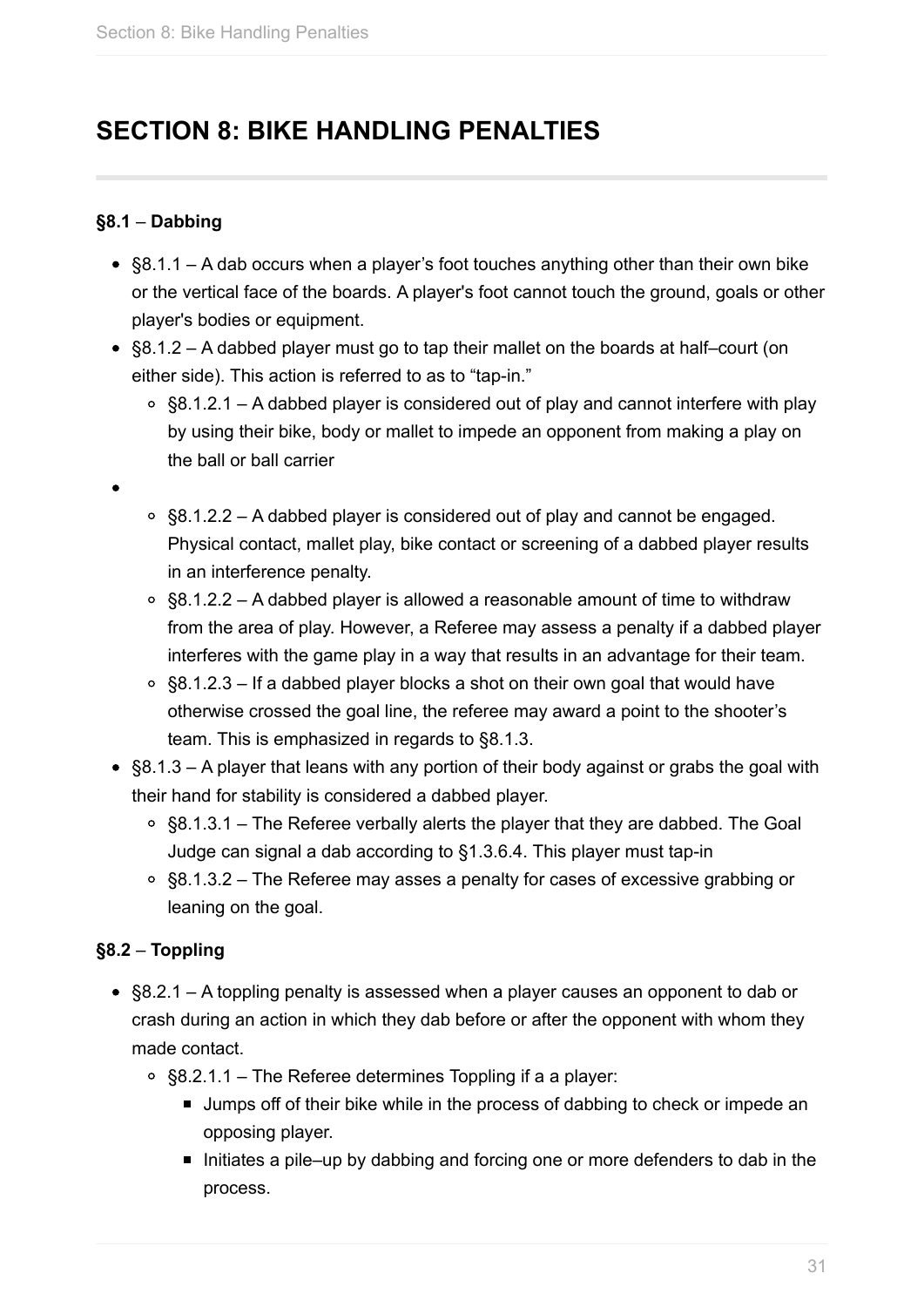Following through on a check that causes a player to dab while the player who initiated contact loses balance and also dabs.

## **§8.3** – **Bike Contact**

- $\bullet$  §8.3.1 A player who uses, accelerates or maneuvers their bike to initiate contact with the opponent or the opponent's equipment is issued a bike contact infraction according to §8.3.2–S§8.3.4.
	- §8.3.1.1 The Referee holds discretion to call bike contact penalties for infractions not explicitly outlined in §8.3.2 – §8.2.4 if the bike contact causes a dab or prevents reasonable open movement on the court.
	- §8.3.1.2 Incidental bike–on–bike contact is defined as contact between two players vying for possession of the ball that does not affect play and is not dangerous. No penalty is assessed for bike contact deemed incidental.
- §8.3.2 A T–bone bike contact penalty is assessed when a player initiates contact with an opponent by using either wheel or their pedal to carry momentum into the opponent in the direction they are traveling.
- §8.3.3 A tail whip bike contact penalty is assessed when a player initiates contact with an opponent by skidding or pivoting either wheel of their bike into the opponent laterally or rotationally.
- §8.3.4 A sweeping bike contact penalty is assessed when a player uses their front or rear wheel to make contact with a stationary player's mallet that is firmly established and planted on the ground, or a stationary opponents body or bike.
- §8.3.5 A pedaling bike contact penalty is assessed if two players are stationary in close contact and one player uses their pedal to initiate contact with an opponent or their equipment.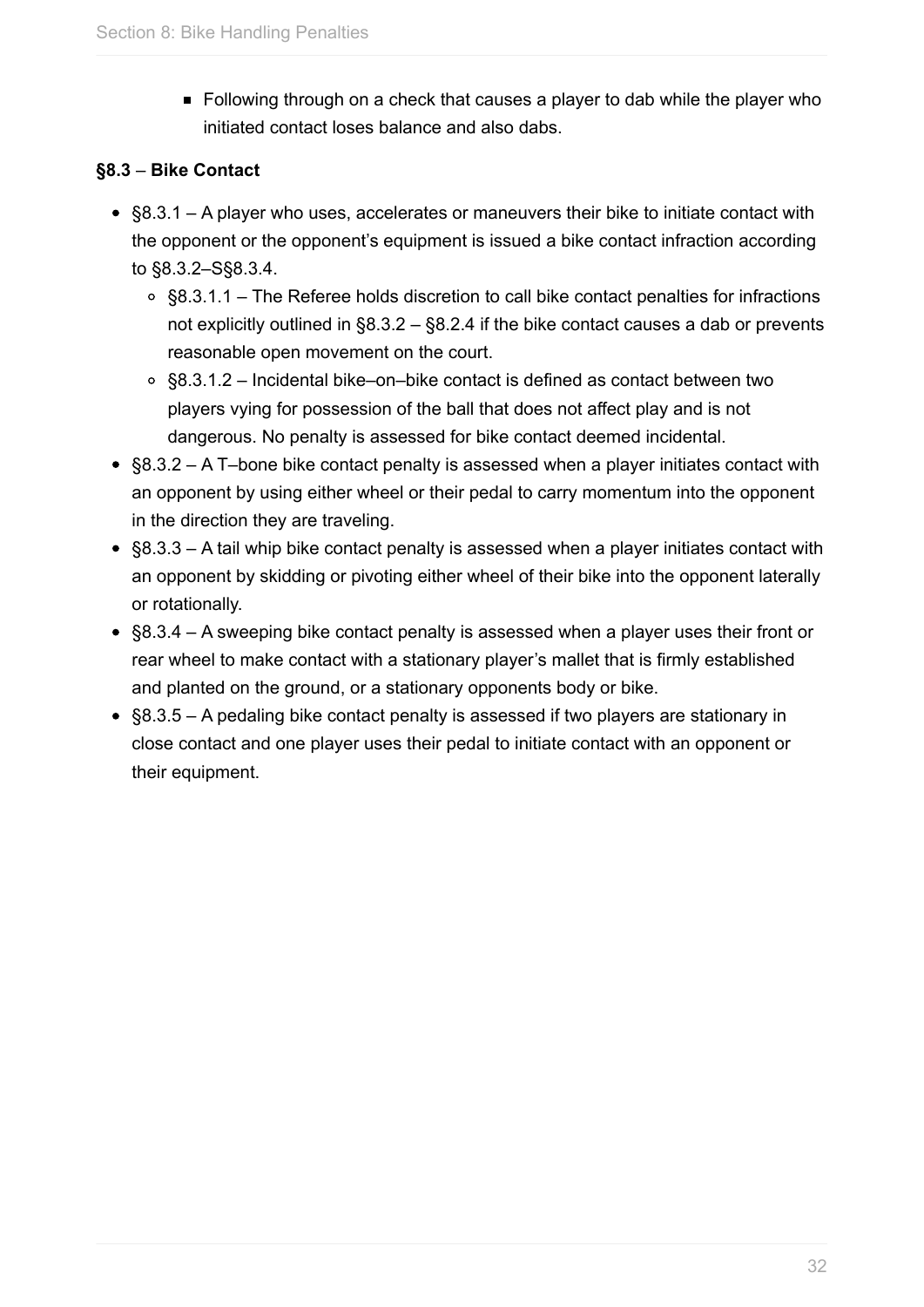## **SECTION 9: MALLET HANDLING PENALTIES**

#### **§9.1 – Slashing**

• §9.1.1 – A slashing penalty is assessed when a player swings at an opposing player's mallet shaft or body with upward, downward or sideways motion, that has the potential to cause damage or injury as deemed excessive by the Referee.

#### **§9.2 – High Sticking**

- §9.2.1 A high sticking penalty is assessed when a player's mallet makes contact with an opponent's head or neck. A player is responsible for their mallet at all times with only the following exception:
	- §9.2.1.1 Windup and follow through associated with normal shooting motion that extends above the height of the nearest opponent's shoulders is only subject to a high sticking penalty if the Referee deems the swing to be unsafe or out of control using the following criteria:
		- If the shot "wind up" requires a full rotation of the mallet from above the players head to the ground.
		- If the 'scoop' pass is raised above the nearest opponents handlebars.
		- If the follow through of the back-hand shot or pass extends above the nearest opponents handlebars.
- §9.2.2 A high sticking penalty is assessed when a player attempts to swing their mallet or either hand at an airborne ball at a height above their shoulders or the nearest opponent's shoulders.
	- §9.2.2.1 If the player is located a safe distance approximately 10 feet (10' or 3m) or more – from their nearest opponent they are permitted to place their mallet in the air, without swinging it, and knock the ball to the ground directly below their mallet.
	- $\degree$  §9.2.2.2 If the player is located a safe distance approximately 10 feet (10' or 3m) or more – from their nearest opponent they are permitted use their hand, with their mallet pointed straight down, to contact an airborne ball. A Carrying penalty per §5.6 further regulates this action if the ball is below shoulder height.

## **§9.3 – Jamming**

§9.3.1 – A jamming penalty is assessed when a player causes an opponent to dab by placing their mallet underneath their opponent's front or rear wheel.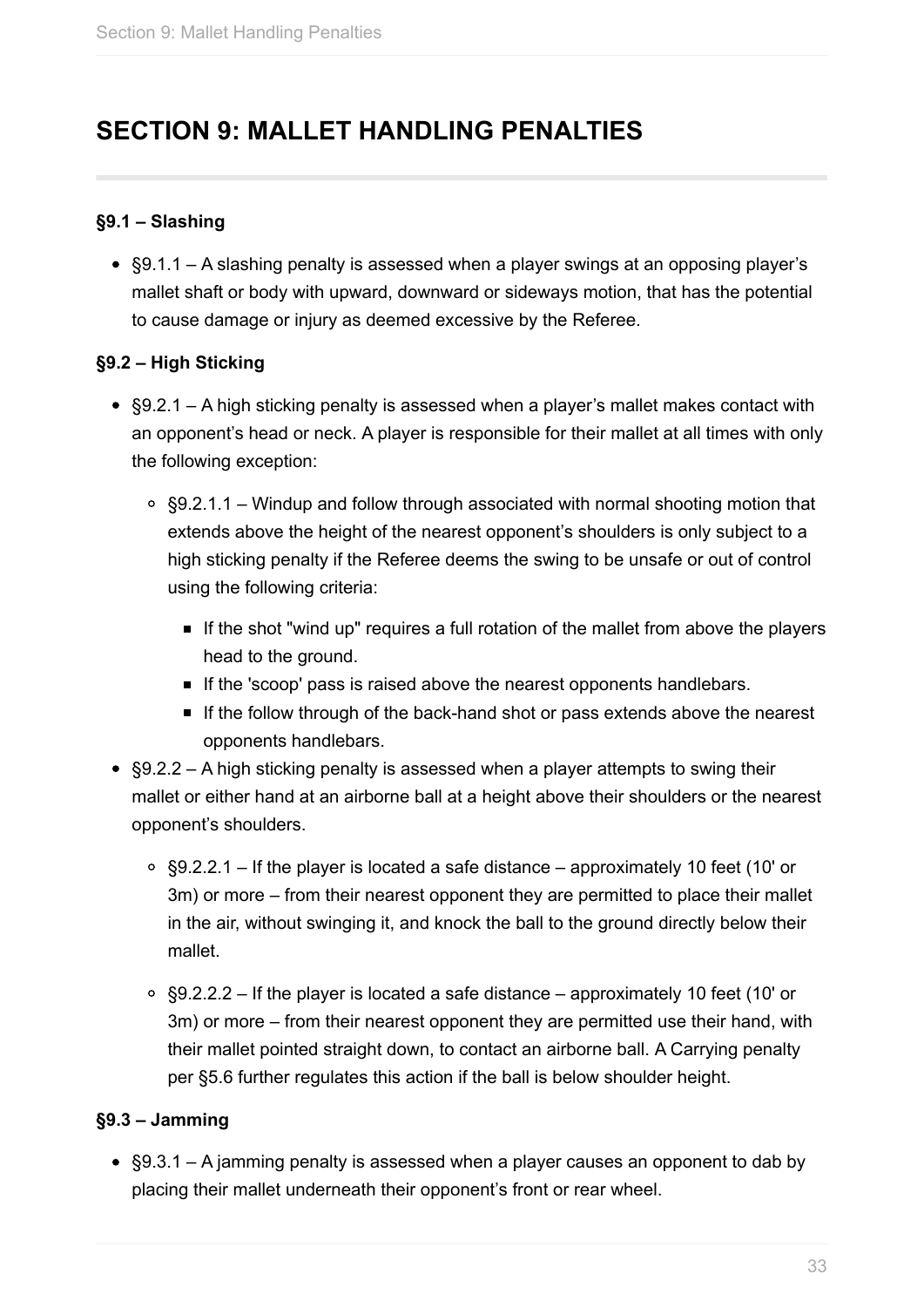$\circ$  §9.3.1.1 – No penalty is assessed if the Referee deems that the player who is not in position to make a play on the ball uses their wheel to initiate contact with an opponent's mallet that is planted or otherwise cannot be avoided.

### **§9.4 – Hooking**

§9.4.1 – A hooking penalty is assessed when a player hooks their mallet on an opposing player's bike or body.

## **§9.5 – Throwing**

- §9.5.1 A mallet throwing penalty is assessed when a player throws their mallet.
	- §9.5.1.1 If a player throws their mallet directly in front of their own net to prevent an opponent's shot a point will be awarded to the team who shot the ball.

## **§9.6 – Mallet Dropping**

- §9.6.1 A player is only allowed to have one mallet in the field of play at any given time. If a player drops their mallet in the course of play, they must pick it up, and are not allowed to use a backup mallet until the original mallet has left the field of play.
- §9.6.2 If a player's mallet is broken, they may not drop it to retrieve another. They must immediately remove the entire mallet from play.
- §9.6.3 A mallet dropping penalty is assessed if a player has two mallets in the field of play at the same time.
- §9.6.4 Should a player drop their mallet, they may continue play without it.
	- §9.6.4.1 The Referee, at their discretion, assesses a mallet dropping penalty if the dropped mallet causes a dab or affects play in any other way.
	- $\circ$  §9.6.4.2 Defensive players may move the mallet if the ability to defend goal is impeded.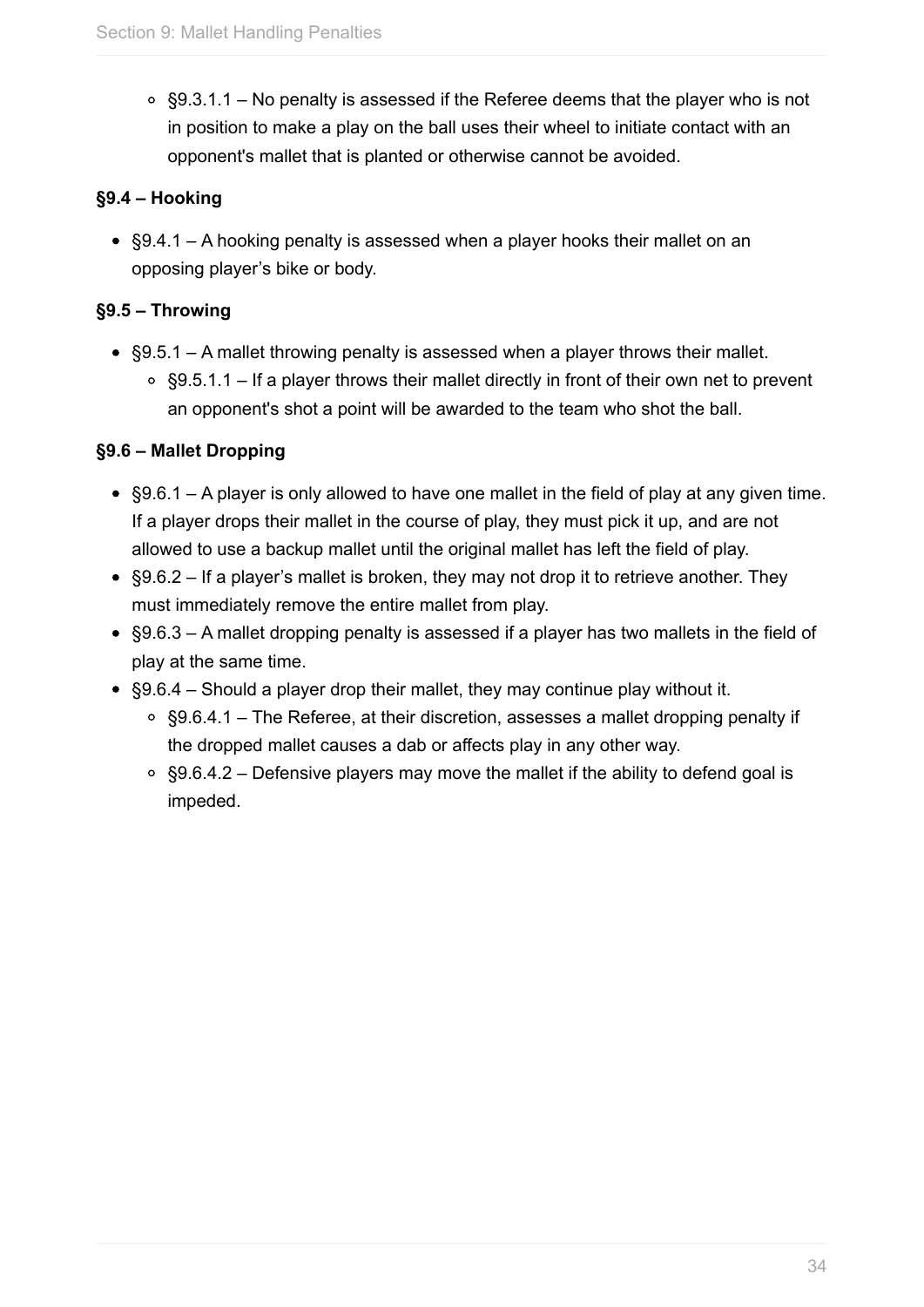## <span id="page-34-0"></span>**SECTION 10: BODILY CONTACT PENALTIES**

#### **§10.1 – Extension**

- §10.1.1 An extension penalty is assessed when a player extends their arm to use their elbow, forearm, or hand to initiate contact with another player or push another player after contact has been initiated . Principle physical contact must be made with the shoulder when engaging with an opponent.
	- $\circ$  §10.1.1.1 A player may tuck their arm up close to their body during the initiation and disengagement of contact. A penalty results only if the player extends their arm upwards or outwards from the shoulder to initiate or disengage contact in a pushing, stabbing or punching manner.

#### **§10.2 – Charging**

- §10.2.1 A player that is initiating contact has the responsibility to meet the opposing player "high and even." Contact to a player's lower back, kidney, or ribs; or contact that carries momentum through an opponent from behind is assessed a Charging penalty.
	- §10.2.1.1 If the Referee determines that a player invites the contact outlined in §10.2.1 by altering their body position just prior to contact, no penalty is assessed.

#### **§10.3 – Holding**

§10.3.1 – A holding penalty is assessed when a player impedes the movement of an opposing player by holding (rather than blocking the path of) their mallet, body, or bike with their body.

#### **§10.4 – Kicking**

§10.4.1 – A kicking penalty is assessed when a player kicks an opposing player's body, equipment, or the ball.

#### **§10.5 – Head Contact**

§10.5.1 – A head contact penalty is assessed when a player initiates contact with an opponent's head or neck with any part of their body.

#### **§10.6 – Handlebar Contact**

§10.6.1 – A handlebar contact penalty is assessed when a player initiates contact with an opposing player's handlebar.

#### **§10.7 – Steering Arm Contact**